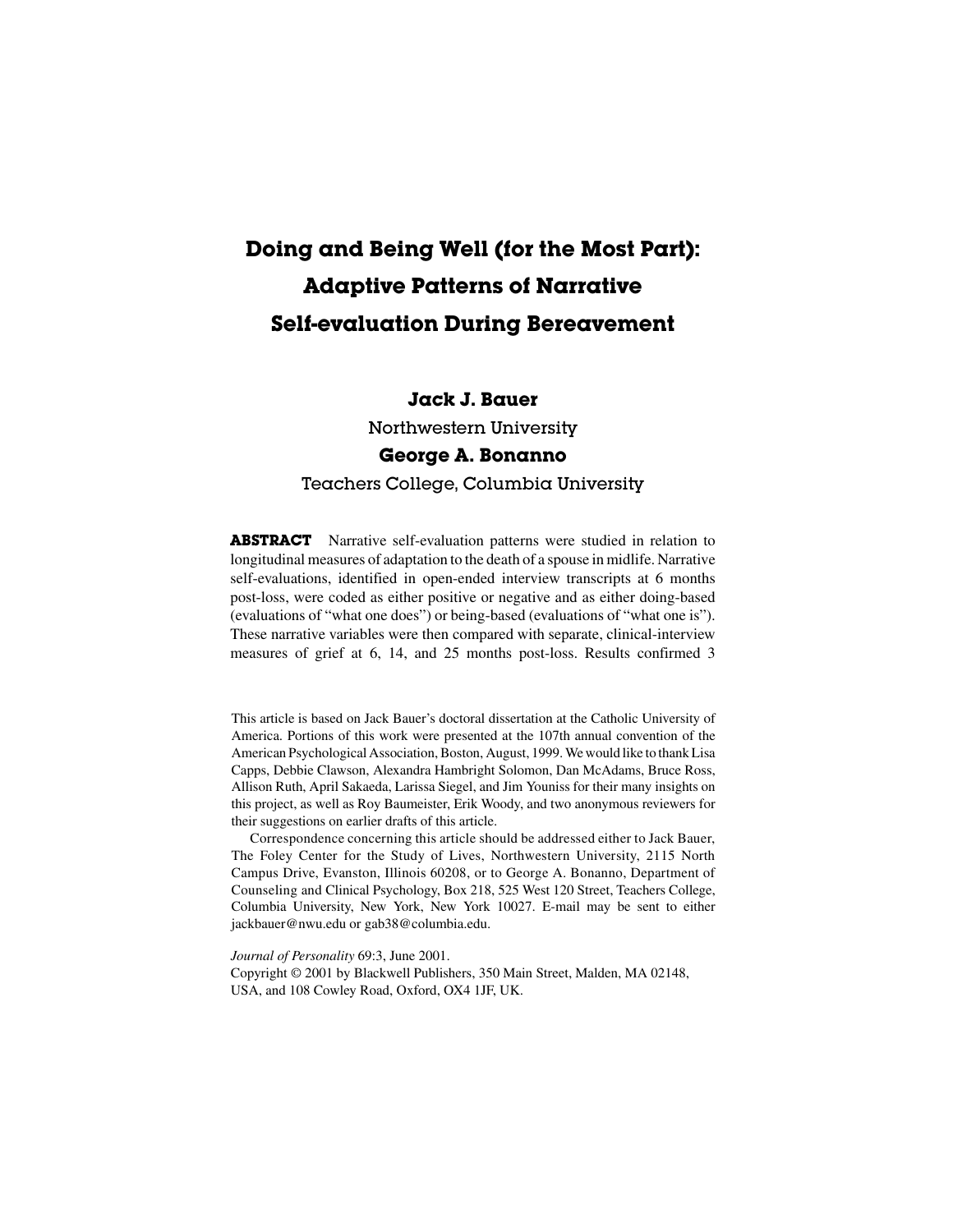predictions. First, participants who made an optimal proportion of positive to negative self-evaluations (approximately a 5:1 positive-to-negative ratio) had lower grief levels over time than did those who made either higher or lower proportions. Second, the tendency to focus on evaluations of what one does rather than what one is predicted lower grief levels over time. Third, participants who directly integrated doing-based and being-based self-evaluations had lower grief levels over time than those who did not link the 2 evaluations. Implications for the narrative construction of personal meaning and identity in relation to adaptation are discussed.

# Doing and Being Well (for the Most Part): Adaptive Patterns of Narrative Self-evaluation During Bereavement

People evaluate themselves throughout the course of their daily lives, making positive and negative assessments of what they do and who they are. Although any one self-evaluation probably says little about a person's life in general, patterns of self-evaluation have implications for how people construct a broader sense of identity and how they adapt over time to life changes (Baumeister, 1991; McAdams, 1985, 1993). Patterns of self-evaluation have been studied along numerous dimensions, two of which play fundamental roles in both identity construction and adaptation: (1) positive and negative valence and (2) doing-based and beingbased levels of context. Both dimensions have received substantial attention, both theoretically and empirically, as facets of personality and as correlates to psychological health.

Still, several important empirical questions remain to be addressed: Does an optimal balance of positive and negative self-evaluations relate to psychological health over time (Baumeister, 1989; John & Robins, 1994)? Does psychological health over time relate to one's focusing on evaluations of "what one does" (behaviors) versus "what one is" (characteristics) (Janoff-Bulman, 1992; Zirkel & Cantor, 1990)? How do people integrate what they do with who they are, and how does this integration relate to psychological health over time (Baumeister, 1991; Linville, 1985)? In the present study, we probe these questions by examining self-evaluation patterns found in the narratives of people who had recently experienced one of life's most challenging changes, the death of a spouse in midlife.

Most of the data on self-evaluation has come from questionnaire studies. This approach has produced well-defined constructs of self-evaluation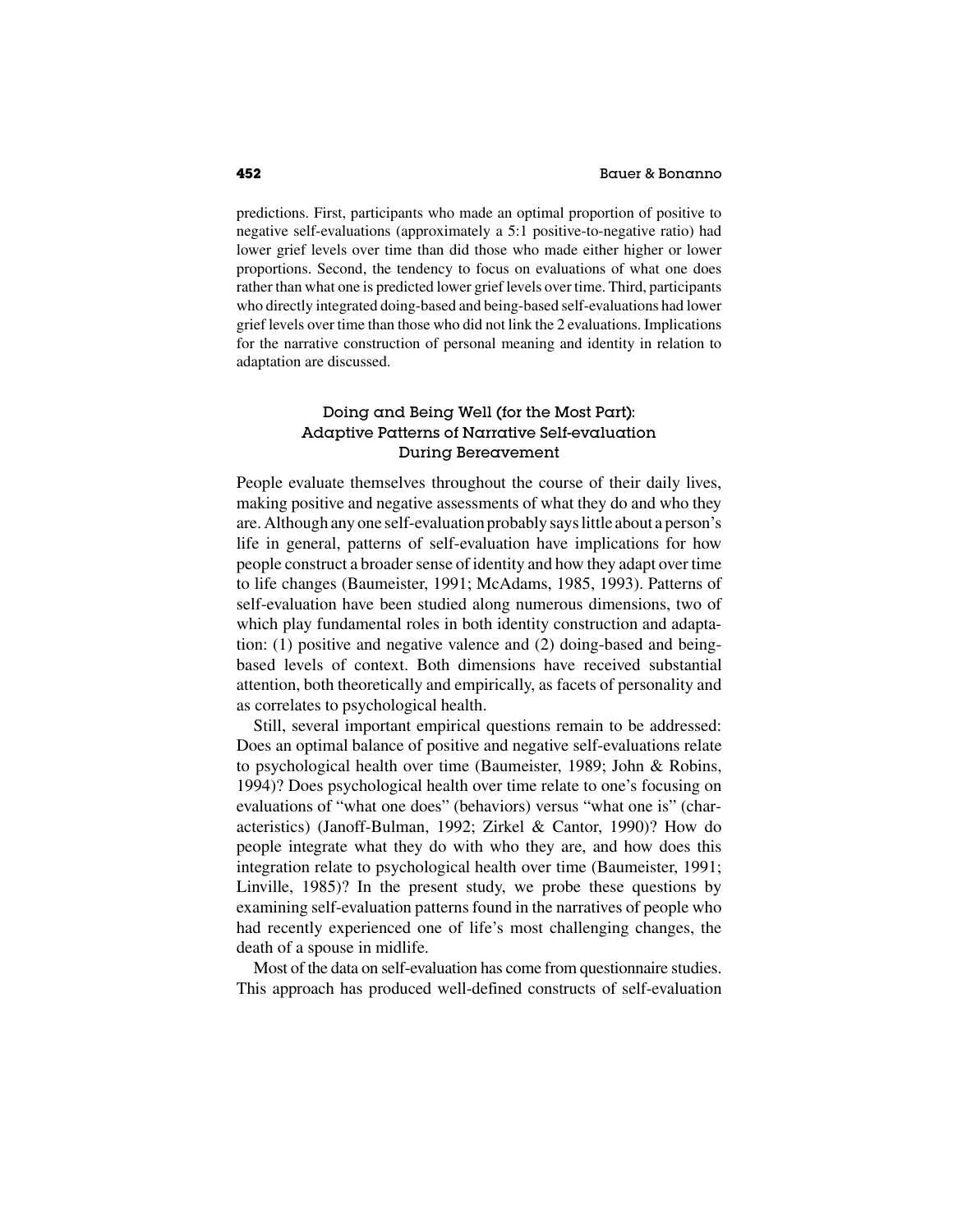and has significantly advanced an understanding of the many forms of self-evaluation that people make on a daily basis (e.g., possible, ideal, ought, and undesired selves; Cross & Markus, 1991; Higgins, 1987; Ogilvie, 1987b). However, the questionnaire approach is limited in that it addresses self-evaluations primarily as products of an assumed, underlying evaluating process.

In contrast, the narrative approach is based on the premise that language not only reflects but constitutes various facets of identity, emotion, and cognition (Bruner, 1990; McAdams, 1985, 1993). Thus, the narrative approach is more directly associated with the process through which individuals evaluate themselves in the course of everyday thinking and social interaction (Baumeister & Newman, 1994; Capps & Bonanno, 2000). Nuances in the process of self-evaluation—such as how people balance positive and negative self-evaluations or how they integrate what they do with who they are—become observable with a narrative approach. A number of recent studies have demonstrated the efficacy of narrative variables as predictors of psychological health during bereavement (e.g., Pennebaker, Mayne, & Francis, 1997; Stein, Folkman, Trabasso, & Richards, 1997). With this in mind, we turn to the primary concerns of this study.

*Positivity and negativity in narrative self-evaluation.* Research has painted a complex picture of how positive and negative self-evaluations relate to psychological health. The questions of whether positive selfevaluations are adaptive and whether negative self-evaluations are maladaptive depend on a variety of factors, such as the balance of positive and negative self-evaluations across time. For instance, an overly positive style of self-evaluation may be healthy, particularly during times of great stress (Taylor & Armor, 1996; Taylor & Brown, 1988, 1994), yet a more realistic view of self may be more adaptive over time (Asendorpf & Ostendorf, 1998; Colvin & Block, 1994; Colvin, Block, & Funder, 1995; Shedler, Mayman, & Manis, 1993). Regarding self-enhancement, an optimal margin of positive self-evaluation may exist, beyond which an overly positive style is psychologically unhealthy or otherwise dangerous (Baumeister, 1989). As for negativity, negative self-evaluation consistently predicts lower levels of health and well-being, for example, in studies of shame (Lewis, 1992); the undesired self (Ogilvie, 1987b); discrepancies between ideal, ought, and actual selves (Higgins, 1987); and ruminating about unfavorable circumstances (Nolen-Hoeksema,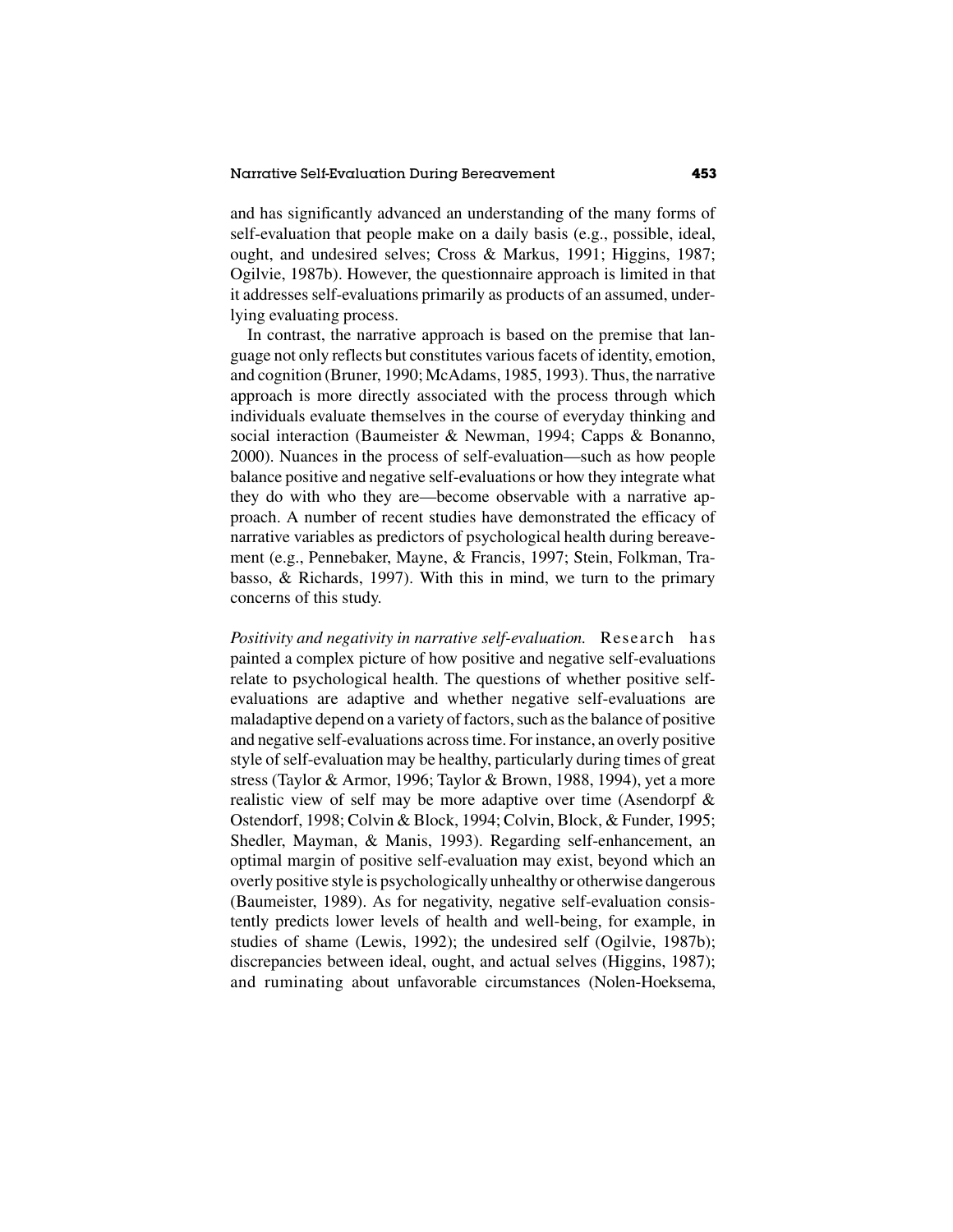McBride, & Larson, 1997). Yet, negative self-evaluation in limited doses seems to facilitate adaptation, for example, in overcoming traumatic events (Janoff-Bulman, 1992), as an impetus for self-concept change (Swann, 1987), in sustaining sexual passion in marriage (Gottman, 1994), and in gaining new interpersonal perspectives (Leith & Baumeister, 1998).

Overall, these findings seem to suggest the likelihood of an optimally healthy balance of positive and negative self-evaluations. In other words, positivity may be adaptive generally, but not without a limited dose of negativity (Gottman, Coan, Carrere, & Swanson, 1998; Pennebaker & Seagal, 1998). Hence we expected that *narratives involving greater instances of positive self-evaluation and a limited number of negative self-evaluations would predict lower grief levels over time.* To test this, we compared longitudinal grief scores with the narrative frequencies of both positive and negative self-evaluations and with the ratio of positive to negative self-evaluations.

*Doing and being in narrative self-evaluation.* The qualities of "what one does" and "what one is" mark a basic distinction in self-knowledge, yet much further work remains in understanding their function and narrative construction (Cantor, 1990; Cantor & Kihlstrom, 1987; Emmons & McAdams, 1991). To examine this distinction in everyday thinking and storytelling, we distinguished narrative self-evaluations that used verbs portraying "doing" (i.e., doing-based self-evaluations) from those using verbs portraying "being" (i.e., being-based self-evaluations). Borrowing from similar terminology in Janoff-Bulman's (1992) work, we use the terms "behavioral" and "characterological" self-evaluation to capture the conceptual distinction of doing-based and being-based selfevaluations, respectively. Further, these two forms of self-evaluation can be distinguished conceptually in terms of levels of context (Baumeister, 1991; Vallacher & Wegner, 1987). Descriptions of actions generally involve more specific contexts than characteristics. Descriptions of an action are more concrete or specific in the sense that they directly portray physical motion, and they evoke a mental image of an action much as it would be perceived in real time. Descriptions of characteristics are more abstract in that they portray a generalization of actions (e.g., personal characteristics describe how a person acts generally or in a variety of contexts). Although verb choice does not entirely determine a description's level of context, the tendency to use doing-based or being-based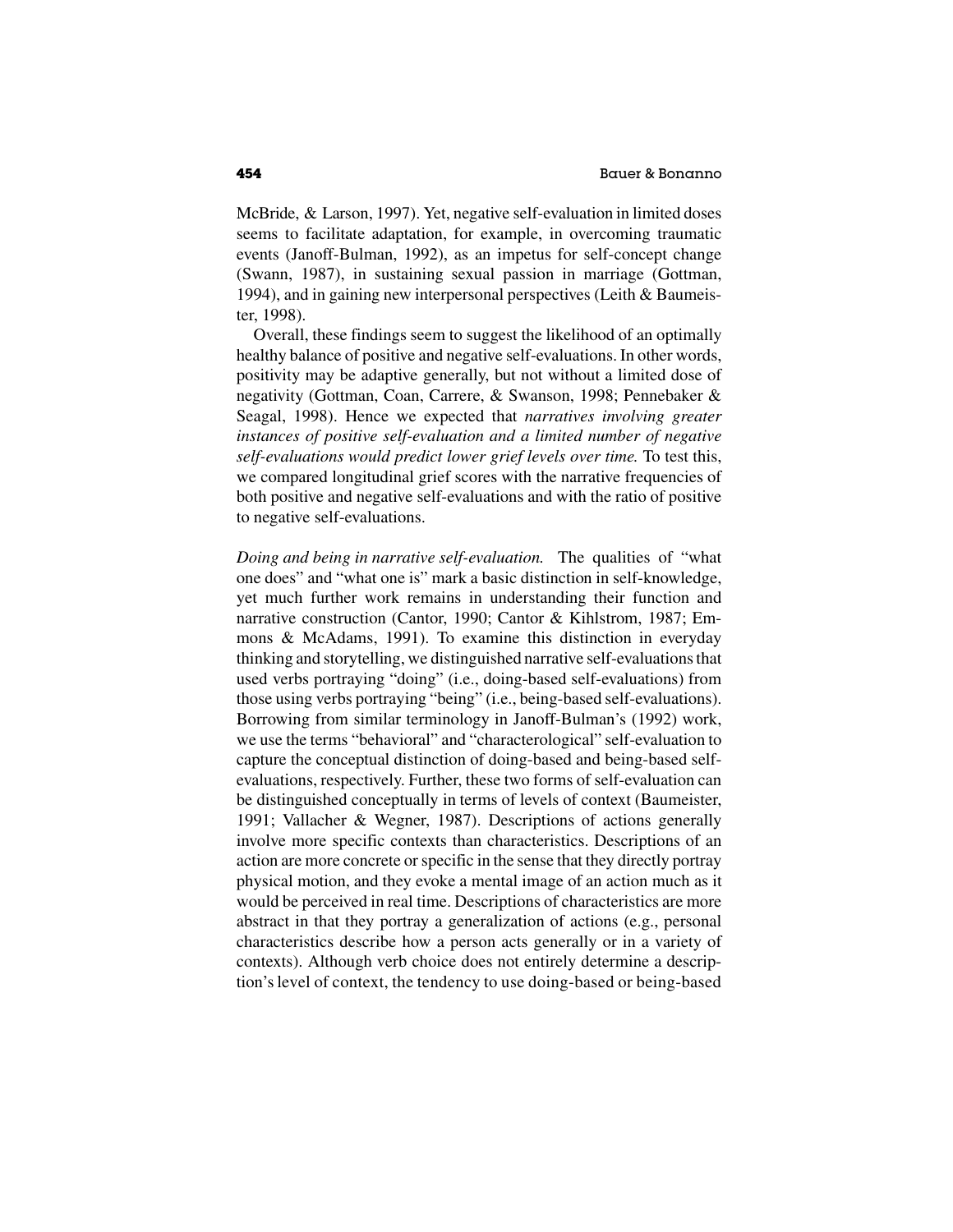self-evaluations should reflect the tendency to evaluate the self in more specific or more general contexts, respectively.

To examine the roles of doing and being in relation to adaptation, we operationalized two predictions. First, we were interested in the tendency to focus on doing-based versus being-based self-evaluations. Previous research supports the notion that focusing on what one does is more adaptive during times of major life change than focusing on what one is. Zirkel and Cantor (1990) found that students who focused more on abstract goals, such as "achieving independence," did not adapt as well to college life as did students who focused on more concrete, actionoriented goals, such as getting good grades, going out socially, or participating in sports. Similarly, Janoff-Bulman (1992) noted that behavioral self-blame represents a more adaptive attributional style than does characterological self-blame. The distinction between the two is exemplified in common comments of rape victims: "I should not have *gone* back to his apartment" (behavioral) versus "I *am* a very bad judge of character" (characterological) (Janoff-Bulman, 1992, p. 126, emphasis added to note her contrast of doing versus being). Of the two, behavioral self-blame is more adaptive because it at least leaves open the possibility that one generally has control (but did not exercise it in that instance), whereas characterological self-blame undermines the sense that one ever had control in the first place. Other research has found that guilt, a behavior-based emotion, had less damaging effects on psychological health than did shame, a characteristic-based emotion (Niedenthal, Tangney, & Gavanski, 1994). For these reasons, we expected that *the tendency to focus on doing-based versus being-based self-evaluations would predict lower grief levels over time.* To test this, we looked at the ratio of doing-based to being-based self-evaluations.

Second, we were interested in the tendency to integrate evaluations of what one does with evaluations of what one is. Although some researchers have noted the healthy benefits of focusing on concrete activities during times of great change, others have stressed that the concrete activities of daily life provide little meaning unless they are integrated into broader views of one's life (Baumeister, 1991). Linville observed that a complex view of self, which involves both specific and general self-appraisals, serves as a "buffer against the negative effects of stressful life events" (1985, p. 94). To address the issue of integration, we noted when participants made direct links between doing-based and beingbased self-evaluations (e.g., "we were good for each other [being-based];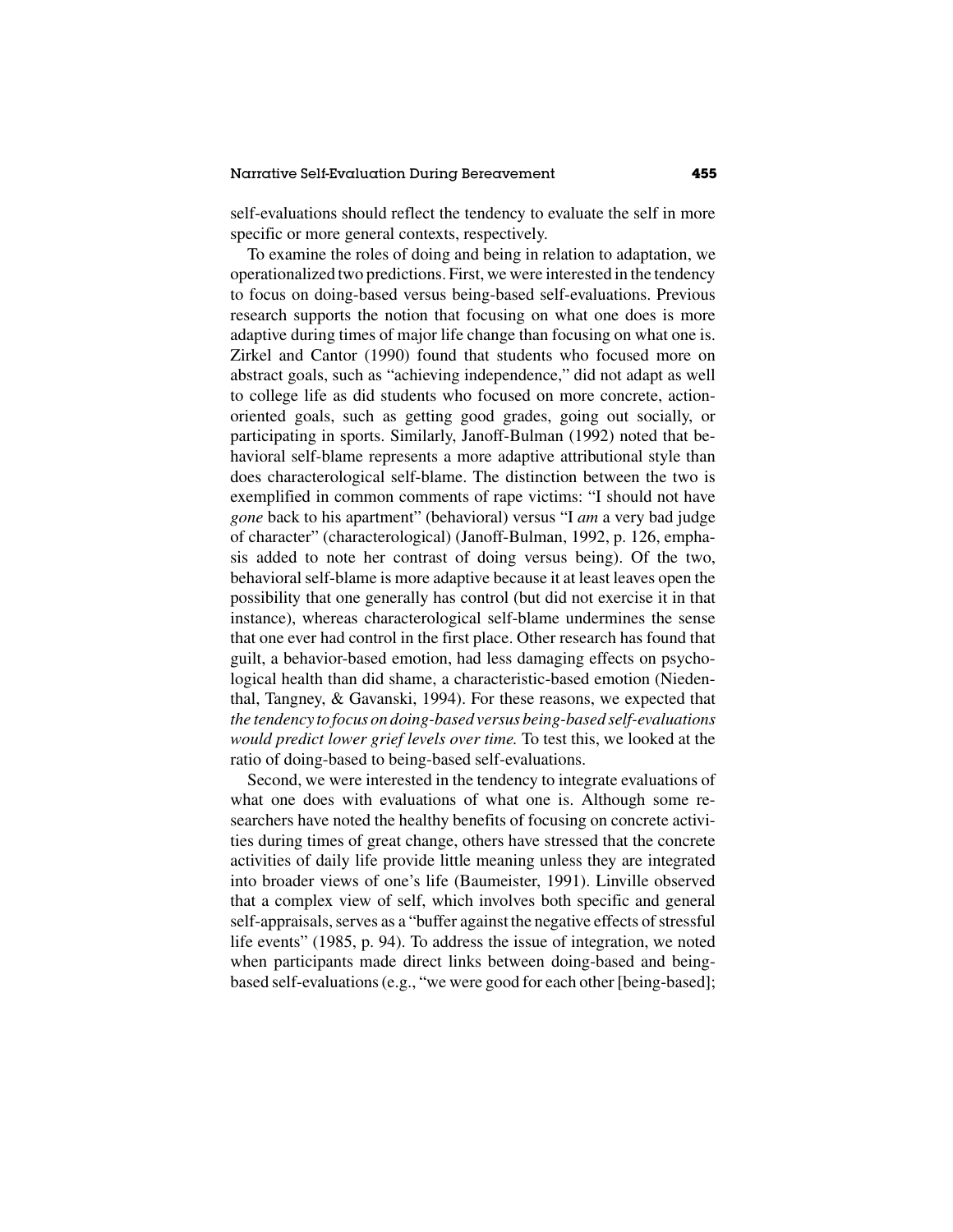we both enjoyed traveling [doing-based]"). Examples of non-integrated self-evaluations include "we were good for each other" (without a link to a more concrete example) or "we both enjoyed traveling" (without linking that fact to a more general evaluation). The integration of doingbased and being-based self-evaluations has the effect of simultaneously (1) providing a valued personal characteristic with a behavioral example and (2) endowing a specific activity with the broader meanings associated with states of being or having. The integration of valued behaviors and personal characteristics fosters the construction of personal meaning and continuity in life amid great loss (Baumeister, 1991; Erikson, 1959; Janoff-Bulman, 1992; McAdams, 1993). Therefore, we predicted that *the tendency to integrate doing-based and being-based self-evaluations would predict lower grief levels over time.*

*Self-evaluation and coping with the loss of a spouse.* A particularly relevant context from which to examine these different patterns of self-evaluation is midlife conjugal bereavement. The death of a spouse is among the most demanding of stressor events (Holmes & Rahe, 1967). However, considerable individual differences in grief severity and duration have been observed (Bonanno, Keltner, Holen, & Horowitz, 1995; Lehman, Wortman,  $&$  Williams, 1987). The buffering qualities of positive self-regard, self-worth, and personal growth represent one possible explanation for these differences (Bonanno, Kovacevic, & Field, 1999; Janoff-Bulman, 1992; Shuchter & Zisook, 1993; Taylor & Armor, 1996). In contrast, one of the frequent complaints among those who grieve most severely is a sense of low self-worth and of lost identity (Bonanno & Kaltman, 1999; Parkes & Weiss, 1983; Shuchter & Zisook, 1993). Yet, the question of an optimal level of positive and negative self-evaluation in relation to adaptation remains largely unaddressed, particularly in narrative research.

In addition to the valence of self-evaluations, how well people cope with loss may also be informed by whether they tend to focus more on their actions or on their broader characteristics. This may be a particularly crucial issue for conjugal loss at midlife. For many people, midlife is a highly active and demanding period centered on peak career and familial responsibilities (Bumpus & Aquilino, 1995). The death of a partner in these responsibilities leaves the bereaved spouse with the difficult task of reevaluating important roles and tasks in everyday life. The primary task in adjusting to the loss becomes a process of making sense of one's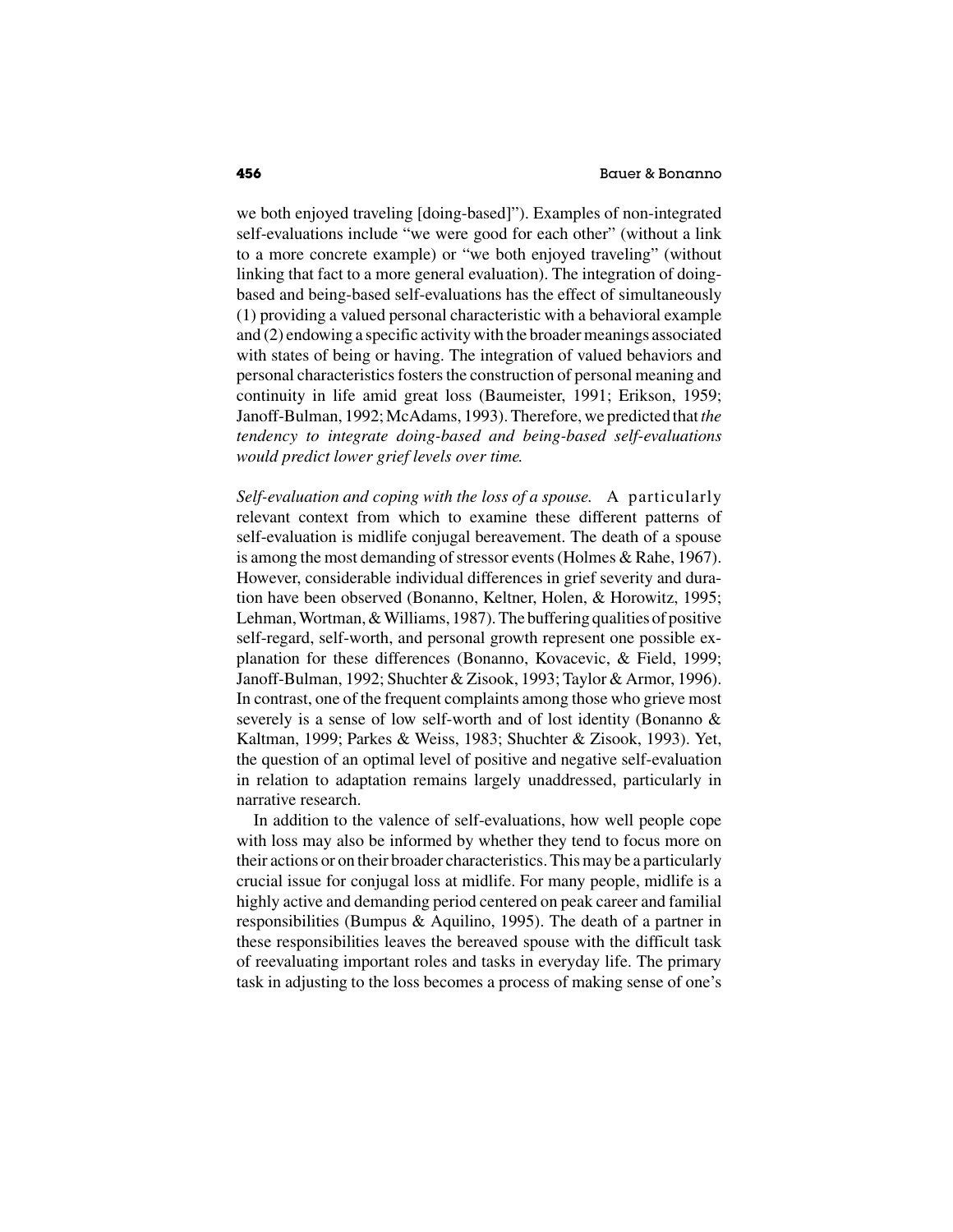roles and activities—of translating one's everyday actions into something valuable, worthwhile, or otherwise meaningful (Parkes & Weiss, 1983). One way to do this is to link one's actions to broader, meaningful qualities in one's life (Baumeister, 1991). Recent evidence has suggested that bereaved individuals who focus on concrete, future-oriented goals and plans do in fact cope better with the disruptive pain of loss (Stein et al., 1997). Like the goal-focused approach, the present study addressed how people created meaning by linking everyday actions to broader contexts—how behaviors related to characteristics. By examining how people focus on doing, being, and the integration of the two, this study explored how people established a sense of meaningfulness in the present by constructing stories about their past.

# **METHODS**

# Participants

Conjugally bereaved residents of the San Francisco Bay area were recruited via newspaper advertisements, posted notices, and referrals from medical and religious organizations to participate in a longitudinal study of conjugal bereavement. The recruitment sources identified the need for paid volunteers who had experienced the death of a spouse within the previous 3 to 6 months and who would discuss their recent experience so that "more could be learned about the grieving experience from a scientific standpoint." Respondents were invited to participate in the study if they were between 21 and 55 years of age, had been married and living with the deceased for a minimum of 3 years preceding the death, and had not experienced any serious mental or physical disorders, alcohol or other substance abuse, or binge eating during that time. Participants were paid \$10 per hour. Interview transcripts were available for 69 participants. These participants ranged in age from 24 to 55 years  $(M = 47.4, SD = 8.1)$ ; 67% were female; 80% were Caucasian; 11% African American; and 9% other ethnicity. The sample on average was married to the deceased 15.8 years  $(SD = 11.2)$ , had 15.5 years of education  $(SD = 2.0)$ , and had a median family income of \$52,000 per year.

# Procedure

*Overview.* Questionnaires were completed between 3 and 6 months post-loss to gather demographic information as well as two measures of the quality of interpersonal relationships that are commonly thought to confound correlations between self-evaluation and grief severity (explained in the following section).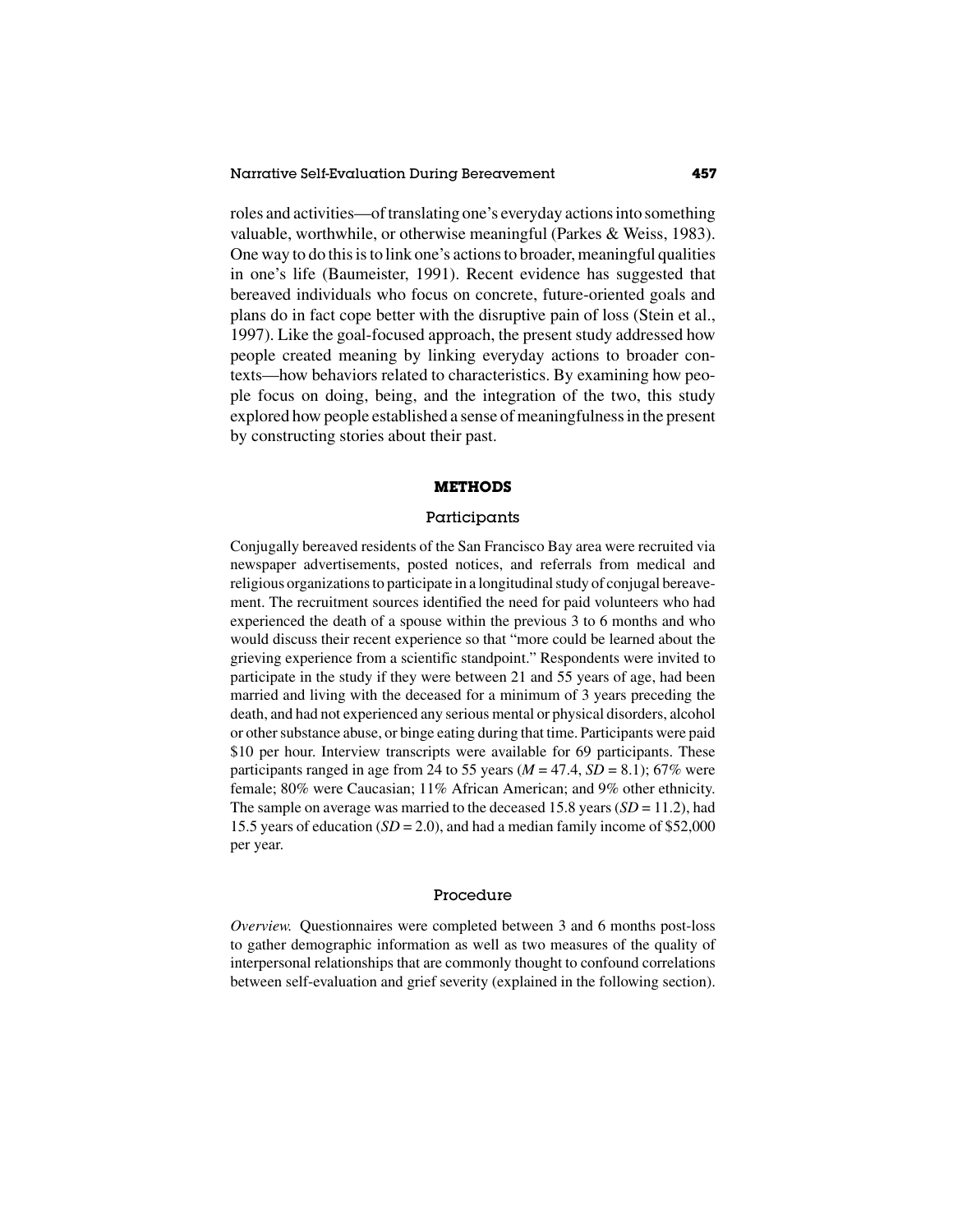A structured clinical interview measuring disruptions in psychological functioning in relation to the loss was conducted at approximately 6 months post-loss  $(M = 5$  months, 18 days), and again at 14 and at 25 months post-loss. The longitudinal grief measures were used as the primary dependent variable. A semi-structured narrative interview was conducted approximately 2 weeks after the first grief interview  $(M = 17$  days later). These narrative interviews elicited the participant's description of their prior relationship with the lost spouse. The narratives were transcribed and coded for patterns of self-evaluation, which were used as the primary independent variables.

*Structured clinical interview.* The bereavement literature has yet to provide a consensual, operational definition of grief (Hansson, Carpenter, & Fairchild, 1993). In the present study, as in previous studies from the larger bereavement project, grief was operationally defined as the total disruption in daily functioning that could be directly attributed to the loss (Bonanno et al., 1995). Accordingly, an interview measure was used that consisted of 30 unique grief items, including grief-related cognitive intrusions (e.g., unbidden memories or images of the deceased), behaviors that delayed or minimized the finality of the loss (e.g., an inability to part with the deceased possessions), and difficulties adapting to the loss (e.g., unusual difficulty being emotionally available to significant others).

The interviewers, three doctoral candidates in clinical psychology, blind to the study's goals and hypotheses, made presence-absence judgments for each grief item. All interviews were videotaped, and a randomly selected set of 25 were recorded for interrater reliability (Kappa = .78). Three different forms of convergent data support the validity of the interviewer-rated grief score as an objective measure of disruption caused by the loss. First, the interviewer-rated grief score has shown high correlations with the Texas Revised Inventory of Grief,  $r = .59$  (Horowitz, Wilner, & Alverez, 1969), and depression on the Beck Depression Inventory,  $r = .60$  (Beck & Steer, 1987). Second, the interviewerrated grief score was highly correlated,  $r = .67$ , with clinical assessments of grief severity made blindly by psychotherapists specializing in bereavement who interviewed a subset of the current sample  $(n = 24)$  in their private offices, using whatever interview format they would normally use to assess a patient (Bonanno et al., 1995). Finally, the interviewer-rated grief score correlated with observer ratings made in response to videotapes of the bereaved participants (Bonanno et al., 1995). The interviewer-rated grief score correlated with observers' feelings of compassion for the bereaved participants,  $r = .45$ , and with their perceptions of the degree that bereaved participants were suffering, *r* = .44.

*Semi-structured narrative interview.* Participants were informed that the interview would be taped on video and audio. In an  $8 \text{ ft} \times 10 \text{ ft}$  room, participants were seated in a comfortable chair facing a similar unoccupied chair and two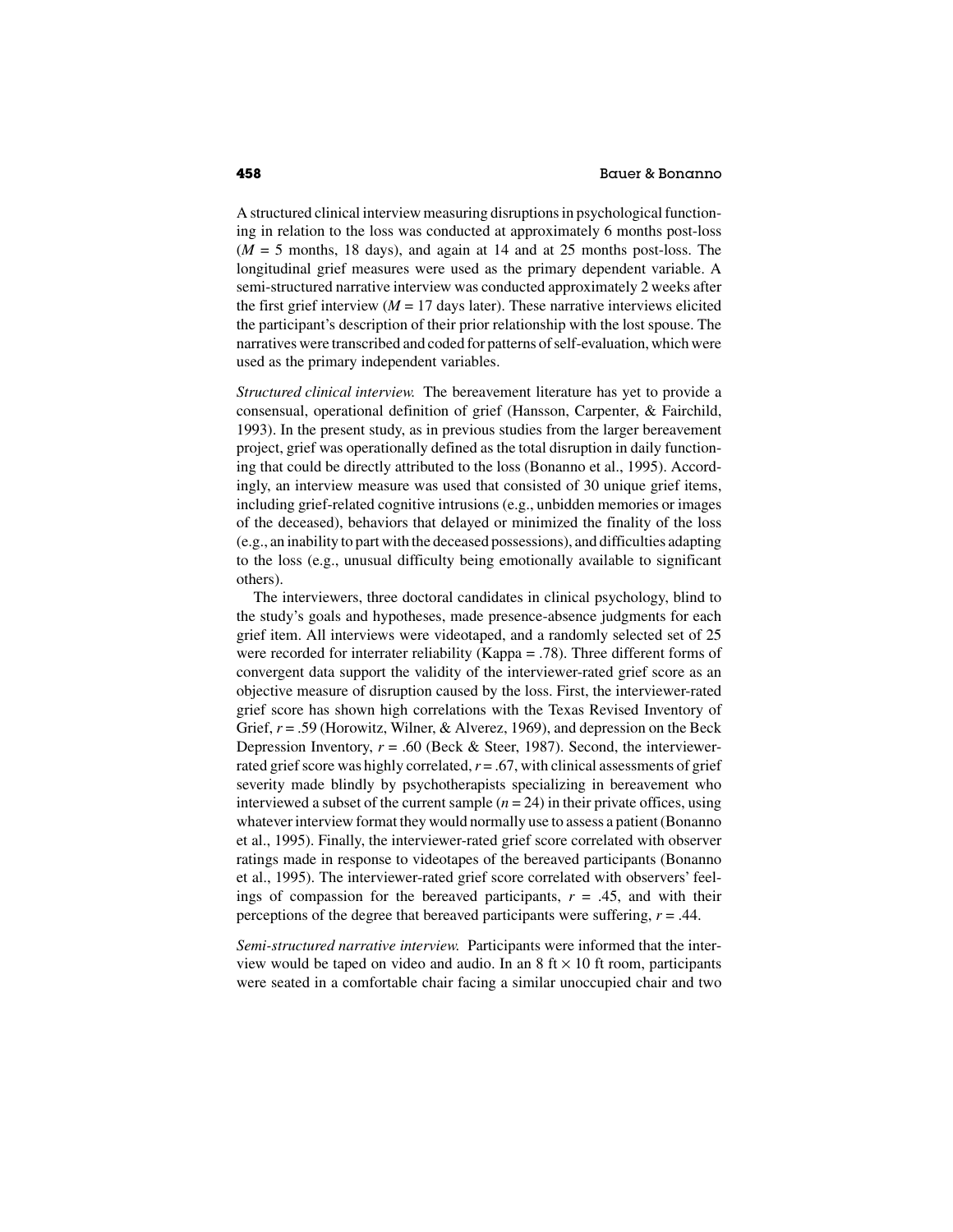wall-mounted cameras. Participants were then left alone in the room for a 10-minute baseline period for physiological data (Bonanno et al., 1995; Bonanno, Znoj, Siddique, & Horowitz, 1999). An interviewer then entered the room and read a prepared script informing participants that they would be asked to speak for 18 minutes about important persons in their lives. The current study examines the 6-minute segment of the interview in which the participant responds to the prompt, "Please tell me about your relationship with (deceased spouse's name)." The participant was told that the interviewer would keep track of time and that "if at any time you go blank or run out of things to say, just relax and give yourself time to think about something else related to the topic." The interviewer spoke only to ask clarifying questions and did not lead the narrative content in any way.

*Potentially confounding variables.* Three measures were considered as possible confounds of the self-evaluation/grief relationship: (1) the 32-item Dyadic Adjustment Scale (DAS) to measure recollections of marital compatibility and adjustment (Bonanno et al., 1995; Spanier, 1976); (2) perceived social support (Bonanno et al., 1995; Kessler, Kendler, Heath, Neal, & Eaves, 1992; Kessler & MacLeod, 1985); and (3) a verbosity variable, calculated by tallying each participant's total number of Narrative Units (described next).

# Narrative Measurement

*Transcription of the narrative units.* The narrative interviews were transcribed from audiotaped recordings using standards developed for psychotherapy sessions (Mergenthaler & Stinson, 1992). Judges segmented each transcript into Narrative Units (NUs) based on their intuitive understanding of the natural boundaries of a complete thought or idea (Butterworth, 1975; Stinson, Milbrath, Reidbord, & Bucci, 1994). In contrast to segmentation procedures suggested for psychotherapy transcripts (Stinson et al., 1994), interruptions by the interviewer were not used to define NU boundaries unless they altered the content of the participant's narrative. Segmentation reliability was calculated by summing the number of NU markers upon which judges agreed, multiplying this sum by 2, and dividing by the total number of NU markers coded. The ratio of agreement was .81. The final markers for NU boundaries were determined by using the majority ratings of the judges. The 69 interview narratives had a mean average of 36.6 NUs apiece (*s.d.* = 15.3). The NU system was useful in three important ways. First, it offered clear boundaries for grouping specified elements of narrative self-evaluations (e.g., references to the self, verbs of doing and being, and evaluations). Second, NUs were essential for computing the variables for the various patterns of self-evaluation. Third, NUs served as a common unit of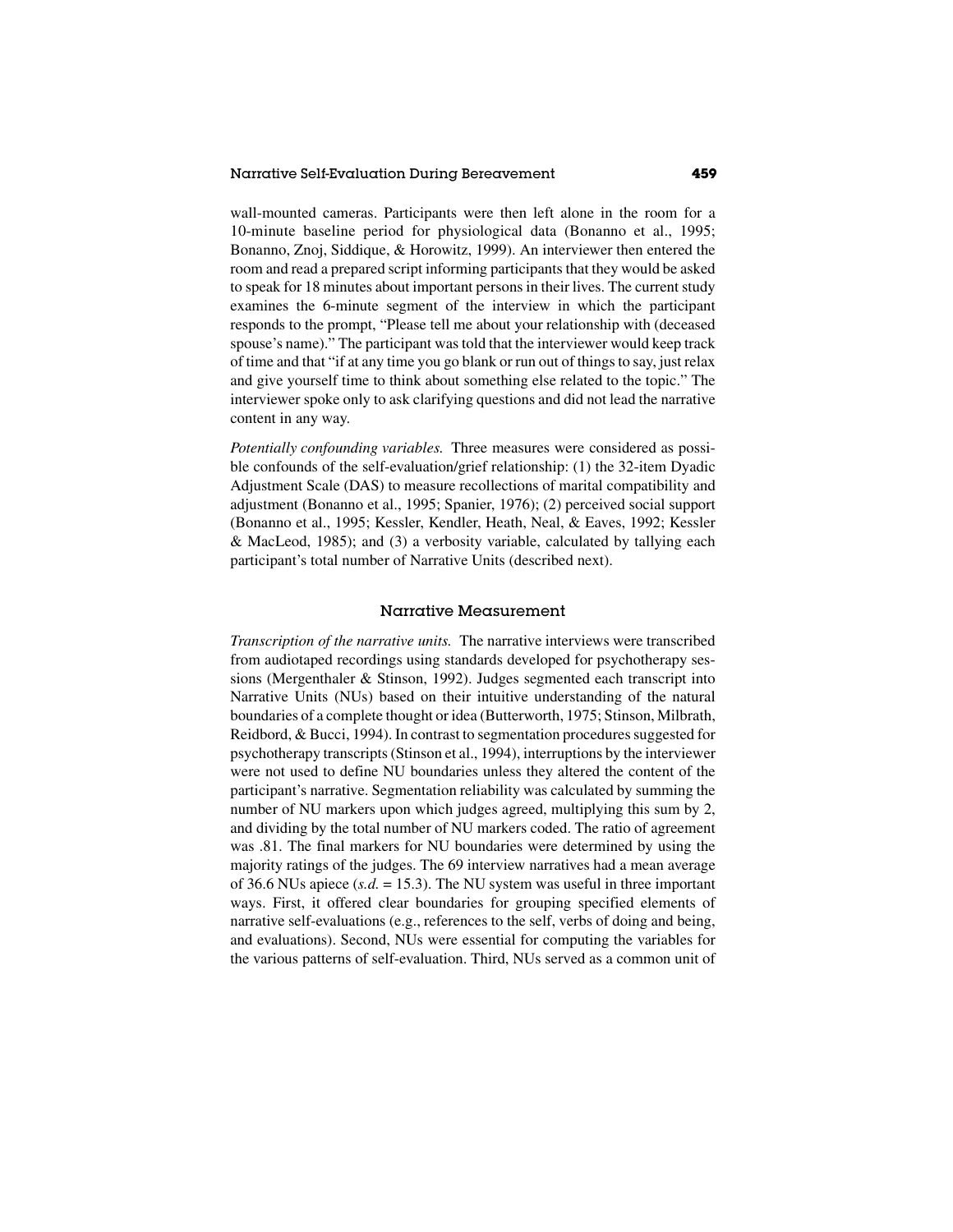narrative analysis for the different narrative coding categories in this study, allowing for controls regarding validity comparisons and verbosity.

*Overview of coding for self-evaluation.* Narrative transcripts were coded according to a detailed coding system for narrative self-evaluation (Bauer, 1997). In this system, a self-description was defined as a phrase that portrayed some aspect of the self's life. This was indicated in an NU by the use of a first-person pronoun: I, we, me, us, my, our, etc. However, not every self-description was a self-evaluation. A self-evaluation was a self-description that contained an overt evaluation (positive or negative). In an effort to find those self-descriptions that were most likely to hold meaning for the individual, the criteria for an "overt" evaluation were stringent**.** It has been observed (notably, in non-narrative research) that some verbs connote affective valence, for example, "to help" as positive, "to avoid" as negative (Semin & DePoot, 1997). However, even in these cases, the direction of the verb's valence in the context of a story may have been ambiguous. For example, in the coding system, the phrase "whenever I helped, it turned out horrible" would be coded as negative, and the phrase "I avoided her, and it was the best thing I could have done" would be positive. Selfevaluations were only coded when participants described their actions and characteristics with valenced adjectives and adverbs (fantastic, horrible, good, well, bad, poorly), valenced consequences (affect-laden results of an action or characteristic), or valenced expectations or motivations (consequences that are evaluated by what the participant said he or she wanted, ought, or tried to do). The Appendix provides examples of different forms of self-evaluation and related statements.

The aim for the coding system was to address those narrative self-evaluations that, when viewed in terms of tendencies or patterns, indicate how a person creates a sense of broader meanings in life, such as a sense of identity. Therefore, descriptions of emotional states were not considered to be self-evaluations. For example, "I felt good" as an entire self-description was not coded as a self-evaluation; "good" evaluates a fleeting condition in one's life. However, emotional states could be used to evaluate other actions or characteristics (e.g., "I worked hard, and it felt good," which would be coded as a positive doingbased self-evaluation). Also, emotional traits could be coded as self-evaluations (e.g., "I'm a happy person.").

For each participant, self-evaluation patterns were formed into variables by adding the total number of NUs in which a particular type of self-evaluation (positive, negative, doing-based, being-based) was coded. By calculating the frequency of the self-evaluation categories, the coding system captures the tendency of individuals to think in terms of specific types of self-evaluation.

*Valence of self-evaluation.* Relying on overt evaluations typically made clear the distinction between positive and negative valence. Presence-absence codings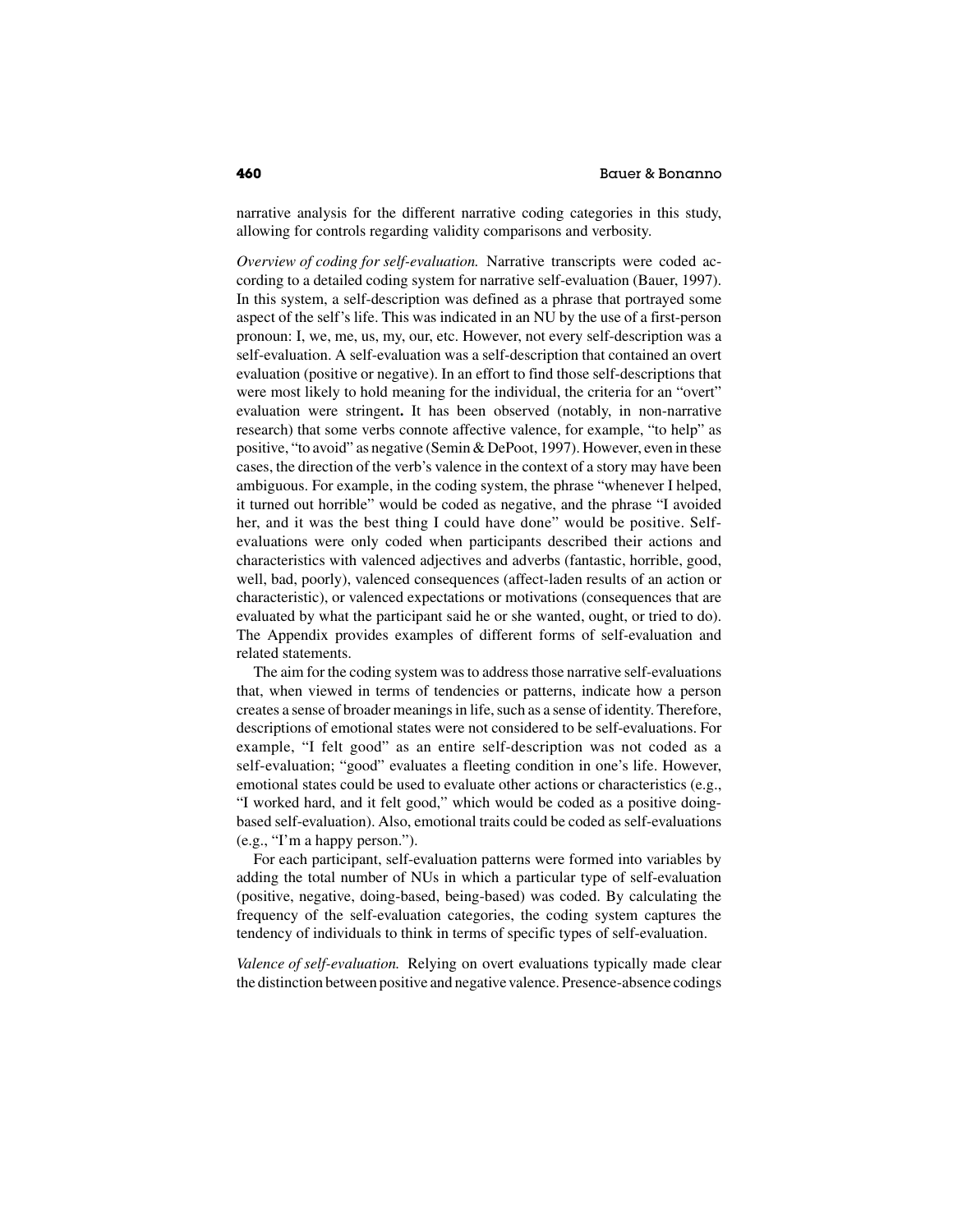were made for positive and negative self-evaluations in each NU. Each NU could be coded for only one positive and one negative self-evaluation. This rule allowed the coding system to capture different valences in meaning without reflecting the tendency of some participants to provide a rapid string of positive or negative self-evaluations on the same topic. To test our predictions, we looked at the relationships between the total number of positive self-evaluations and grief over time, the total number of negative self-evaluations and grief over time, and the proportion of positive to total (i.e., positive and negative) self-evaluations and grief over time (also called the proportion-positive variable).

*Levels of self-evaluation context.* Each self-evaluation was coded as either doing-based or being-based. The operational definitions for these two categories were based on Baumeister's (1991; Baumeister & Newman, 1994) "meanings of life" framework, which distinguished the sense of moral justification of actions from the sense of global self-worth. A doing-based self-evaluation referred to an action made by the participant that was evaluated as good or bad. Linguistically, verb forms expressing behavior indicated the presence of a doing-based self-evaluation, for example, making, playing, working, going, talking, learning (see Appendix). A being-based self-evaluation referred to a valenced description of the participant as a good or bad person. Such selfevaluations were indicated by verbs expressing "being," for example, am, are, was, were, becoming, existing (see Appendix). Thus the distinction between statements of "doing" and "being" was critical.

However, another type of verb, "having," expressing personal possession, often marked a vague middle ground between doing and being (e.g., "we *had* a good relationship" and "*our* relationship was good"). Here we relied on James's (1890/1950, p. 291) definition of the self as the sum total of all one can call one's own. In other words, ownership (e.g., expressed by the verb "to have" or pronouns like "my" and "our") designates objects as part of the self. Therefore, statements of having were coded as being-based self-evaluations, because ownership reflects more permanent qualities of the self (Cantor, 1990). Each NU was coded for the presence or absence of both doing-based and being-based self-evaluations. However, only one doing-based and one being-based selfevaluation could be coded per NU. This rule allowed the coding system to capture different levels of context without reflecting the tendency of some people to provide a rapid string of actions or characteristics describing the same self-evaluation.

To test our predictions, we looked at the relationships between the total number of doing-based self-evaluations and grief over time, the total number of being-based self-evaluations and grief over time, the proportion of doing-based to total (i.e., doing-based and being-based) self-evaluations and grief over time, and the tendency to integrate doing-based with being-based self-evaluations and grief over time. As for the last of those, we created a variable called "integrated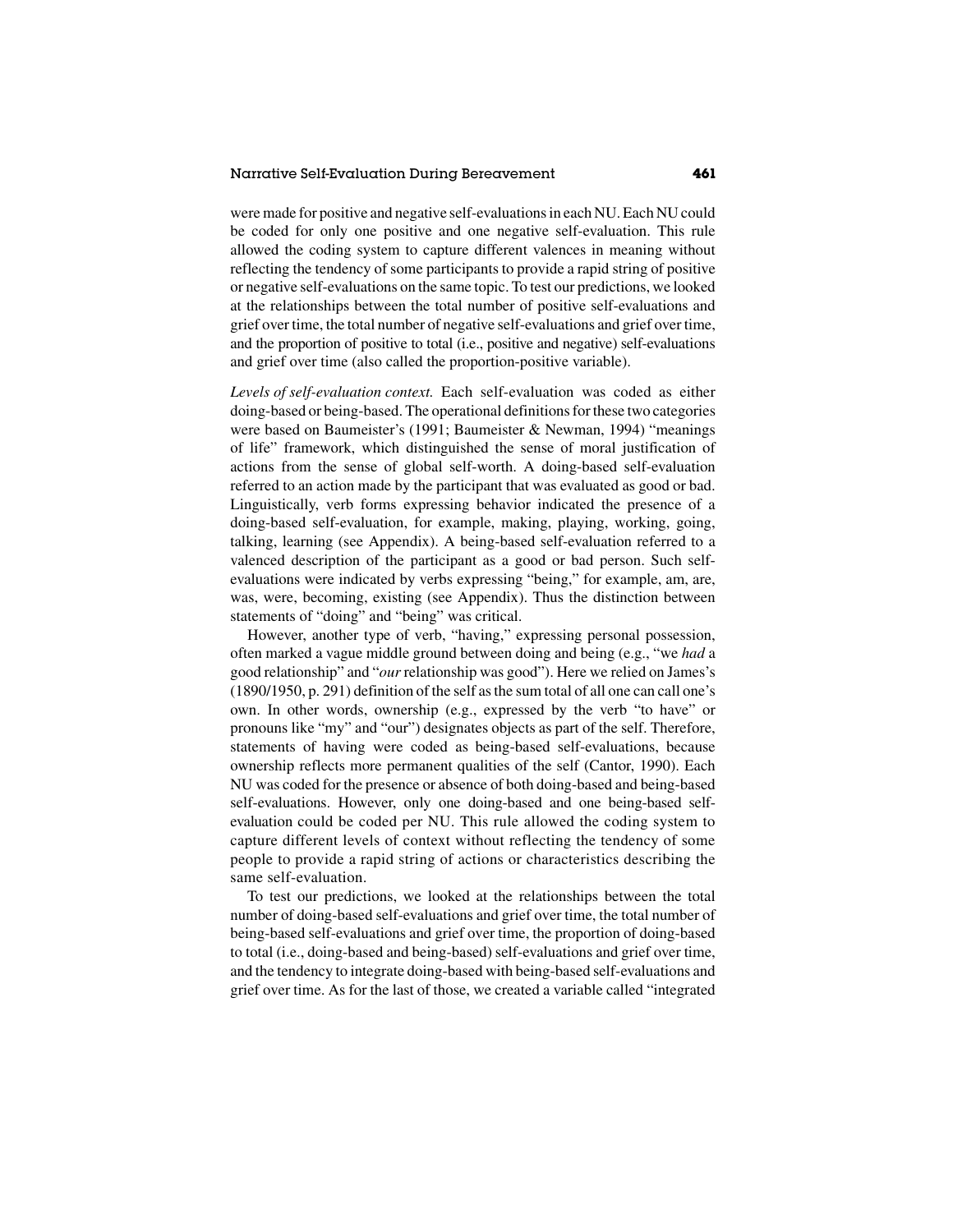self-evaluation" by tallying the NUs in which a person made both a doing-based and a being-based self-evaluation in a single NU. As mentioned earlier, we viewed the linking of doing-based and being-based self-evaluations as narrative evidence that the individual was thinking about how specific actions relate to personal characteristics, rather than simply thinking on one level of context or the other. The integration of levels of contexts is essential to the meaning-making process (Baumeister, 1991).

*Reliability and validity.* Transcripts were coded by the first author (Jack Bauer) and an advanced graduate student in psychology. Overall interrater reliability for the self-evaluation categories, using the Kappa statistic, was .76. All discrepancies were discussed and settled mutually. Because the present study represents the first application of this coding system, comparisons were made between its key constructs and other measures to establish validity. To assess convergent and discriminant validity, self-evaluation patterns were compared with verbal disclosure, a narrative variable that identifies the expression of personal and impersonal thoughts and feelings (Bonanno & Eddins, 1998). Both measures addressed the same narratives, though the two measures were conceptually similar to some degree, making them good candidates for assessing validity.

Validity was assessed via a multitrait-multimethod matrix (Campbell  $\&$ Fiske, 1959) that compared two related pairs of traits (self-evaluations and non-evaluative self-descriptions; personal thoughts/feelings and impersonal thoughts/feelings) within two methods (self-evaluation and disclosure). As evidence of convergent validity, evaluative self-descriptions from the two measures correlated significantly,  $r = .32$ ,  $p < .01$ , as did non-evaluative selfdescriptions,  $r = .74$ ,  $p < .001$ . As evidence of discriminant validity, evaluative and non-evaluative constructs *within* each method did not correlate significantly and were of less strength than the convergent values (Campbell & Fiske, 1959). Positive and negative valences of self-evaluation were compared in a multitraitmultimethod matrix with positive and negative disclosure, with similar results. Valence was the only dimension of self-evaluation for which we had a comparable method to assess validity.

#### **RESULTS**

# Descriptive Statistics

During the 6-minute narrative segment, 68 of the 69 participants made at least one positive self-evaluation (see Table 1). Of those 68, all but four made more positive than negative self-evaluations. Importantly for the analysis of negative self-evaluation, 31 participants made exclusively positive self-evaluations (i.e., no negative self-evaluations),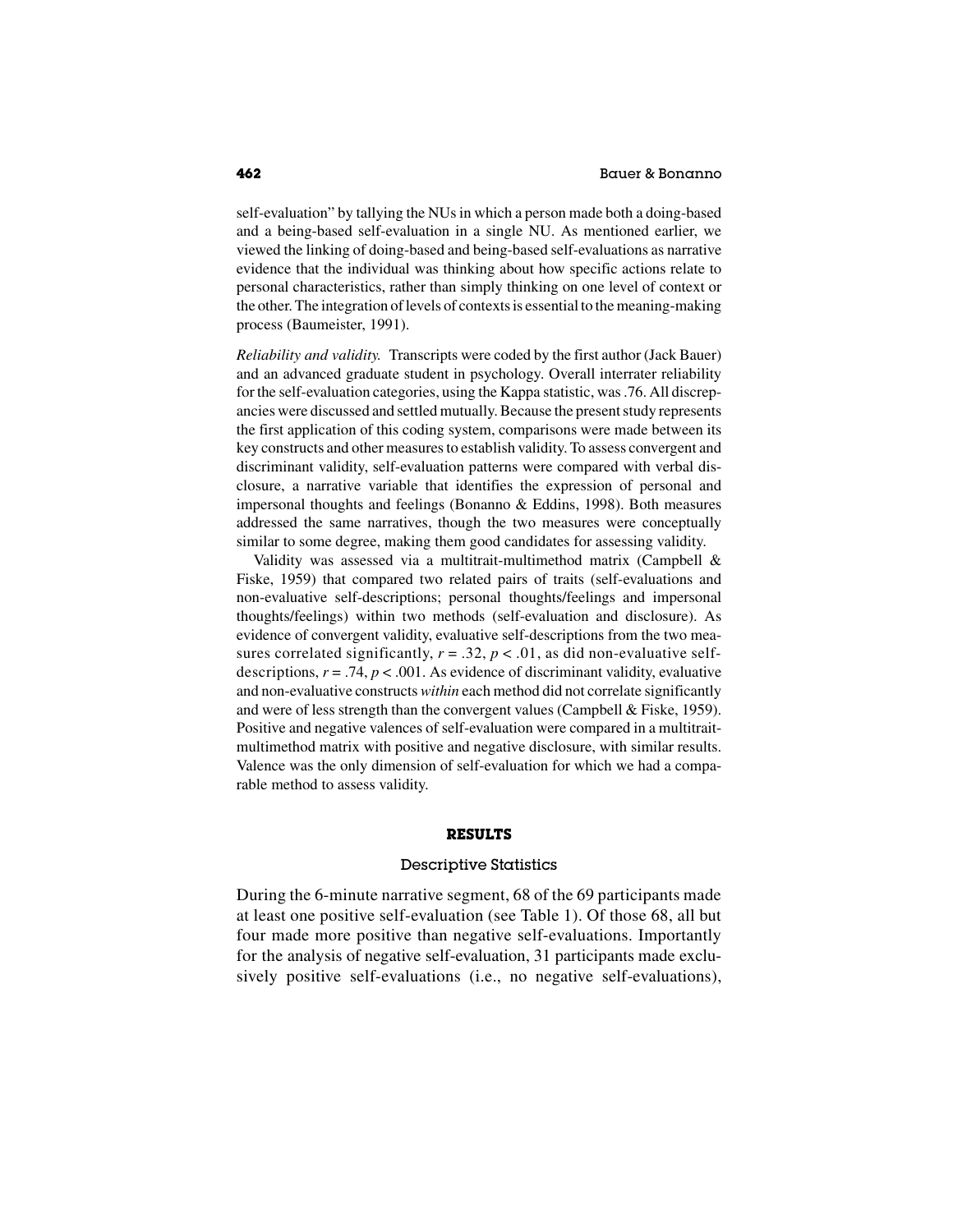22 participants made only one negative self-evaluation, 15 participants made two or more negative self-evaluations, and no participant made more than four negative self-evaluations. Because the total number of negative self-evaluations exhibited low frequencies and a skewed distribution, we grouped the participants into three categories, the first two of which involved no alteration from the raw data. Those participants who made no negative self-evaluations served as the "zero negative selfevaluations" (0-NSE) group ( $n = 32$ ). Those who made one negative self-evaluation served as the "one negative self-evaluation" (1-NSE) group  $(n = 22)$ . Those who made two or more negative self-evaluations served as the "multiple negative self-evaluations" (m-NSE) group  $(n = 15)$ . Thus, the only difference between the grouped variable and the raw variable was that those participants making two or more negative self-evaluations were grouped together (the grouped and raw-data versions of negative self-evaluation correlated significantly, Spearman *r* = .99, *p* < .001). The grouped variable constituted ordinal-level data and was used in subsequent analyses.

Also of importance, the tendency to integrate doing-based and beingbased self-evaluations turned out to be mostly a matter of presenceabsence in the 6-minute narrative segment: Only 30 participants made doing-based and being-based self-evaluations in the same NU; 22 of those made integrative self-evaluations only once, and none made more than four. Therefore, we formed a dichotomous variable to compare those who made an integrative self-evaluation  $(n = 30)$  with those who did not  $(n = 39)$ . The dichotomized variable for integrative self-evaluation was used in subsequent analyses; the grouped and raw-data version of integrative self-evaluation correlated significantly, Spearman *r* = .97, *p* < .001. As for grief, mean grief scores showed consistent decline from 6 to 14 months post-loss, *t* (1, 56) = 4.49, *p* < .001, and from 14 to 25 months post-loss,  $t(1, 42) = 2.67$ ,  $p = .01$ . This pattern conforms to longitudinal symptom patterns observed in other studies (Bonanno & Kaltman, 1999).

# General Self-Evaluation and Grief Over Time

Correlations between self-evaluation and grief variables appear in Table 2 within the boxed area. Intercorrelations within self-evaluation variables appear to the right of the boxed area; intercorrelations within grief variables appear above it. All are Pearson correlations except for comparisons involving negative, proportion-positive, and integrative self-evaluations, each of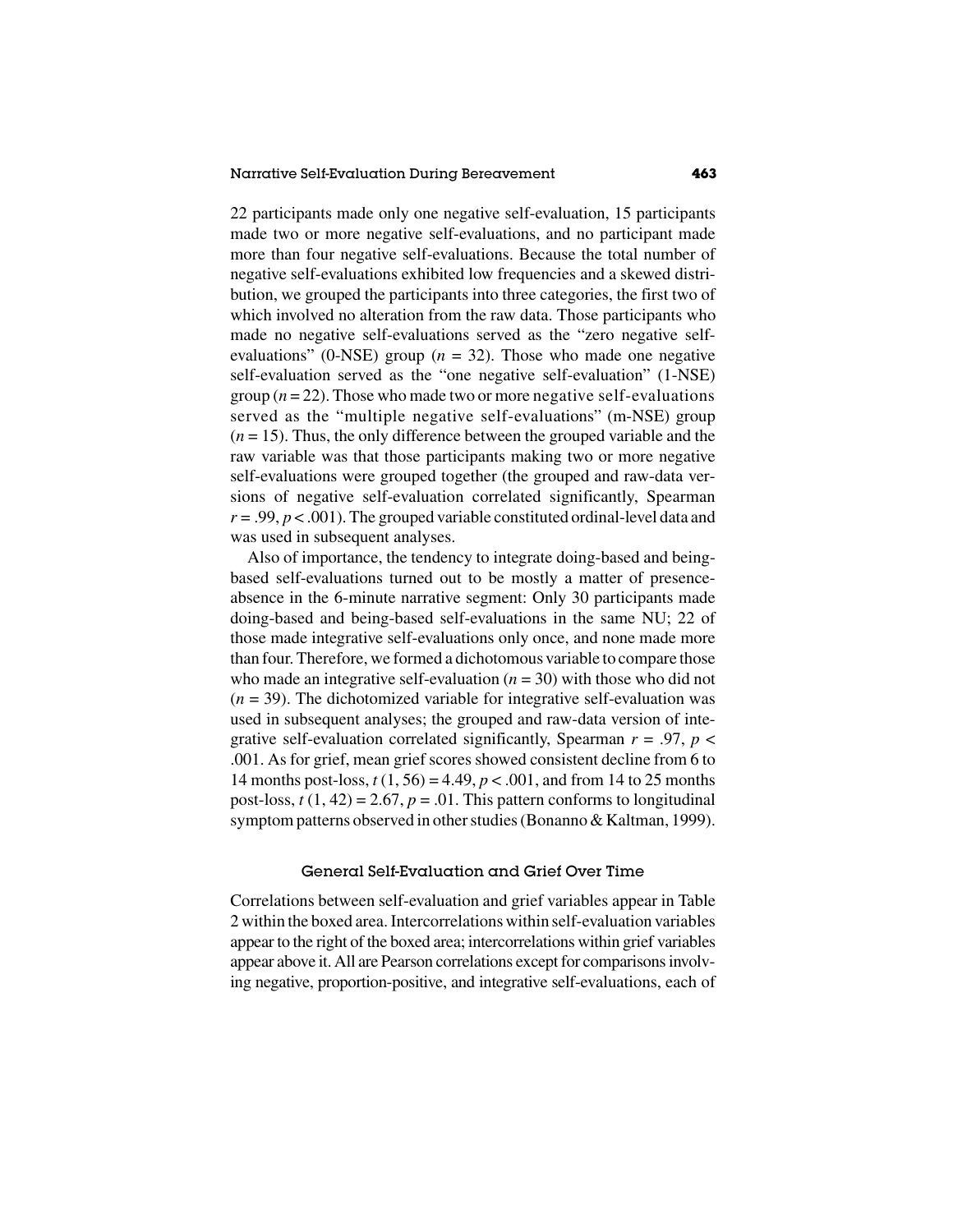| =================              |      |      |          |      |       |
|--------------------------------|------|------|----------|------|-------|
| Variable                       | Mean | SD.  | Min.     | Max. | $N^*$ |
| Total self-evaluations (SE)    | 6.30 | 3.45 | 0        | 16   | 68    |
| Total positive SE              | 5.39 | 3.15 | $\theta$ | 14   | 67    |
| Total negative SE              | .91  | 1.11 | 0        | 4    | 37    |
| Proportion positive (ratio)    | .86  | .18  | 0        |      | 68    |
| Total doing-based SE           | 2.45 | 1.91 | $\theta$ | 9    | 61    |
| Total being-based SE           | 3.86 | 2.30 | 0        | 12   | 66    |
| Proportion doing-based (ratio) | .38  | .23  | 0        |      | 68    |
| Integrated SE                  | .61  | .86  | $\theta$ | 4    | 30    |
| Grief, 6 months post-loss      | 9.88 | 5.81 | $\theta$ | 23   | 69    |
| Grief, 14 months post-loss     | 6.35 | 5.45 | 0        | 21   | 57    |
| Grief, 25 months post-loss     | 4.56 | 3.78 |          | 13   | 45    |

**Table 1** Descriptive Statistics

 $*$  Total  $n = 69$ . *N* above represents the number of participants making at least one self-evaluation of each type (except for grief variables, where *N* represents the number of participants at each time of measurement).

which involved skewed distributions. Spearman correlations are presented for these three variables.

The total number of self-evaluations, across valence and level of interpretation, did not significantly correlate with grief, though the correlation between this variable and grief at 25 months post-loss was marginally and inversely significant,  $r = -.26$ ,  $p = .08$ .

# Positive and Negative Self-Evaluation

*Positive self-evaluation.* The total number of positive self-evaluations did not correlate significantly with grief at 6 or 14 months post-loss but did correlate significantly and inversely with grief at 25 months post-loss,  $r = -0.33$ ,  $p < 0.05$  (see Table 2), as well as with grief at 25 months post-loss, controlling for grief at 6 months,  $r = -.31$ ,  $p < .05$ . In other words, the tendency to make higher frequencies of positive self-evaluations was related to lower grief levels at 25 months post-loss.

*Negative self-evaluation.* Correlations between the total number of negative self-evaluations and grief at 6, 14, and 25 months post-loss were not significant (see Table 2). We next conducted specific analyses to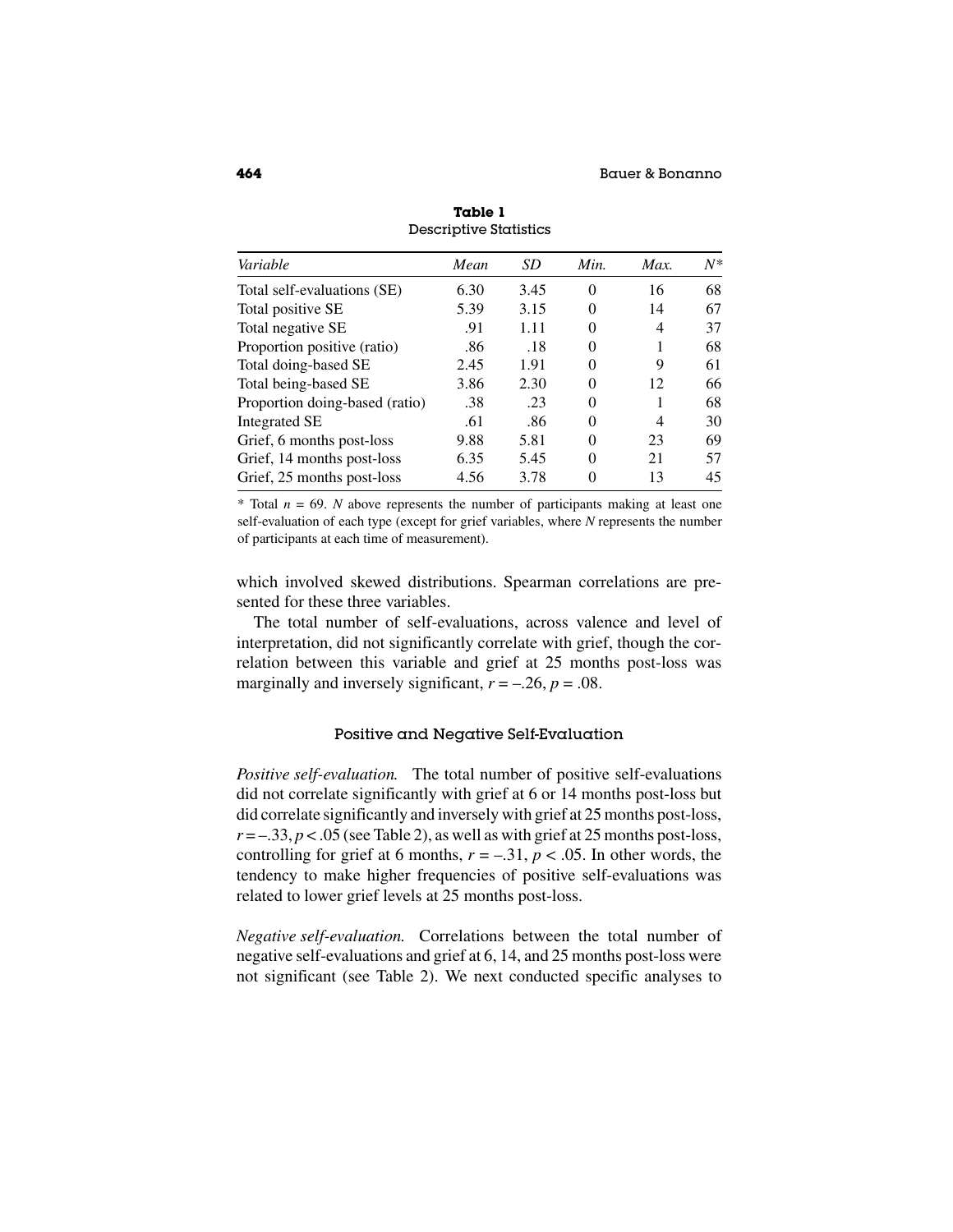| Variable                      |          | 2         | 3         | 4        | 5        | 6        | 7        | 8        | 9        | 10  |
|-------------------------------|----------|-----------|-----------|----------|----------|----------|----------|----------|----------|-----|
| 1. Grief 6 months             |          |           |           |          |          |          |          |          |          |     |
| 2. Grief 14 months            | $.52***$ |           |           |          |          |          |          |          |          |     |
| 3. Grief 25 months            | $.61***$ | $.71***$  |           |          |          |          |          |          |          |     |
| 4. Total self-evaluation (SE) | $-.15$   | $-.09$    | $-.26+$   |          |          |          |          |          |          |     |
| 5. Positive SE                | $-.15$   | $-.13$    | $-.33*$   | $95***$  |          |          |          |          |          |     |
| 6. Negative SE                | $-.15$   | .00       | $-.04$    | $45***$  | .14      |          |          |          |          |     |
| 7. Proportion positive        | .13      | $-.01$    | .03       | $-.36**$ | $-.04$   | $-97***$ |          |          |          |     |
| 8. Doing-based SE             | $-.17$   | $-.30*$   | $-.41**$  | .78***   | $.77***$ | $.31**$  | $-.21+$  |          |          |     |
| 9. Being-based SE             | $-.08$   | .14       | $-.05$    | $.85***$ | $.78***$ | $.41***$ | $-.33**$ | $.34**$  |          |     |
| 10. Proportion doing-         | $-.27*$  | $-.49***$ | $-43**$   | .07      | .10      | $-.02$   | .06      | $.56***$ | $-.37**$ |     |
| based                         |          |           |           |          |          |          |          |          |          |     |
| 11. Integrated SE             | $-.22+$  | $-.46***$ | $-.53***$ | $.52***$ | $.57***$ | .11      | $-.04$   | $.52***$ | $.36**$  | .18 |
| $\sim$ $\sim$ 10              |          |           |           |          |          |          |          |          |          |     |

**Table 2**Correlations of self-evaluation patterns and grief over time

 $+p < = .10$ 

$$
*p < = .05
$$

$$
^{**}p \leq 0.01
$$

\*\*\* $p < 0.001$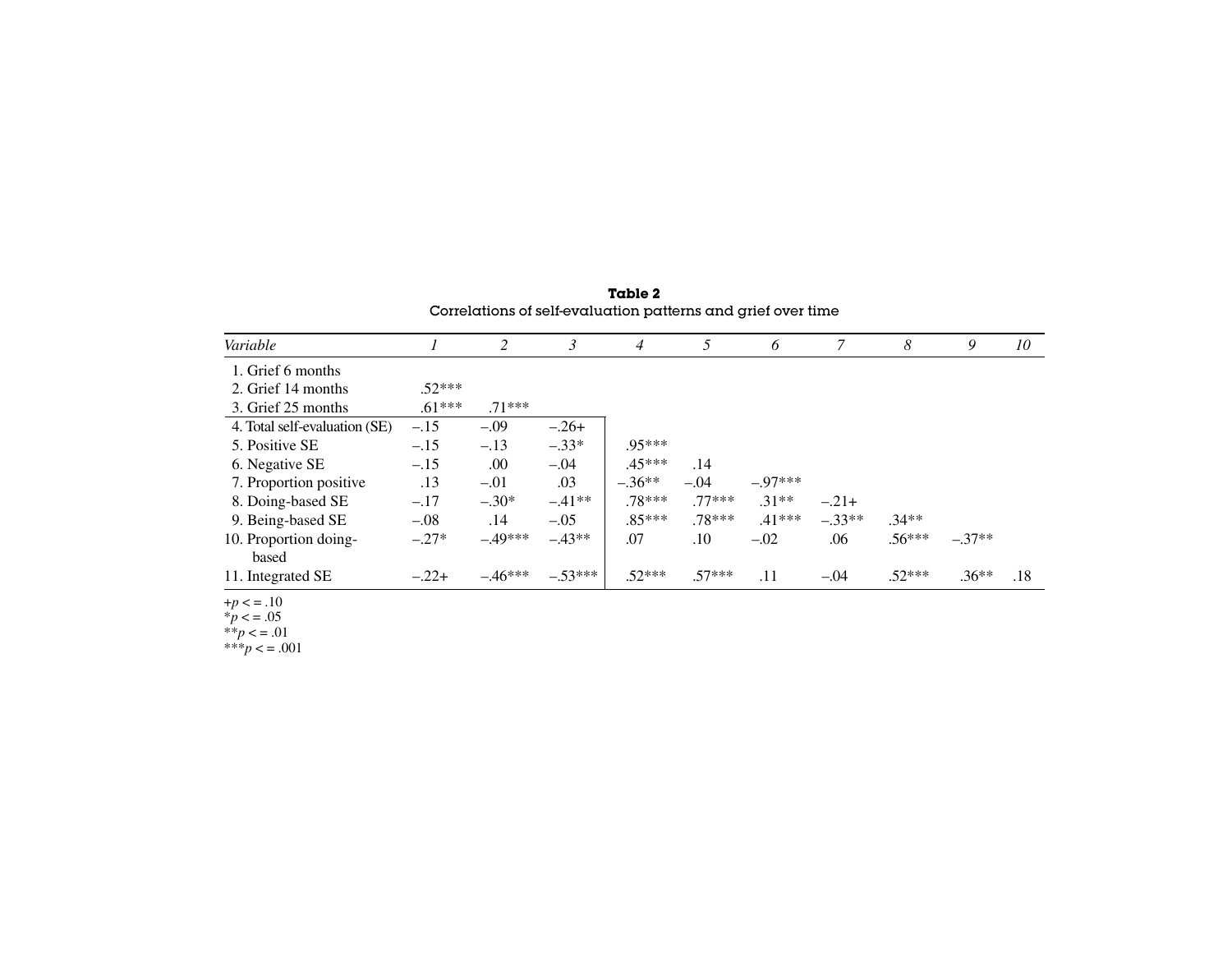examine our predictions regarding optimal levels of negative self-evaluation and grief over time. First, to predict repeated measures of grief using multiple self-evaluation variables in 1-*df* tests, we created longitudinally weighted grief variables, $<sup>1</sup>$  which we regressed on the self-evaluation</sup> variables (Judd & McClelland, 1989). Such regression models were the statistical equivalent of a repeated-measures ANOVA, with allowances for specific 1-*df* tests. Next, we assigned contrast codes to the three ordinal-level groups of negative self-evaluation in order to run 1-*df* tests of possible linear and quadratic (curvilinear) relationships with grief. We ran multiple regressions of the longitudinally weighted grief variables on both the linear and quadratic forms of negative self-evaluation. The linear contrast codes, in effect, compared the mean grief scores between the 0-NSE and m-NSE groups. The multiple-regression models revealed that these two groups had statistically equivalent mean grief scores at 6, 14, and 25 months ( $p_s$  > .40). That is, there was no linear relationship between negative self-evaluation and grief. The quadratic contrast codes compared the 0-NSE and m-NSE participants with the 1-NSE group. This analysis revealed that the 1-NSE group had lower mean levels of grief,  $t(1, 40) = -2.86, p < .01$ , standardized beta =  $-.42$ , accounting for 16% of the variance (adjusted R square) of grief over time (see Table 3 for mean differences).<sup>2</sup> Thus, there appeared to be an optimally healthy level of negative self-evaluation: When describing the lost relationship, those participants who made one negative self-evaluation had less grief over time than did those who made either no negative self-evaluations or multiple negative self-evaluations (see Figure 1). (It is noteworthy that there was no difference in the mean frequencies of positive self-evaluation between

1. These weighted "dependent" variables (keeping in mind the study's correlational nature) were used here and elsewhere in the study. We created one variable by weighting longitudinal grief to test a main "effect" (again, minding the correlational nature) of self-evaluation variables on grief over time. We created two additional longitudinal-grief variables by weighting grief over time with linear and quadratic contrast codes, which enabled the testing of interactions between self-evaluation variables and time in predicting grief.

2. Table 3 only reports the means relevant to the quadratic relationship. Also, group *n*s reported in the text represent the distribution of the entire sample of 6-month narratives, whereas group *n*s reported in Table 3 represent the distribution of participants who were included in the longitudinal analysis. Participants who continued in the study and those who dropped out did not differ significantly in mean levels of 6-month grief or in the mean frequencies of any self-evaluation variable.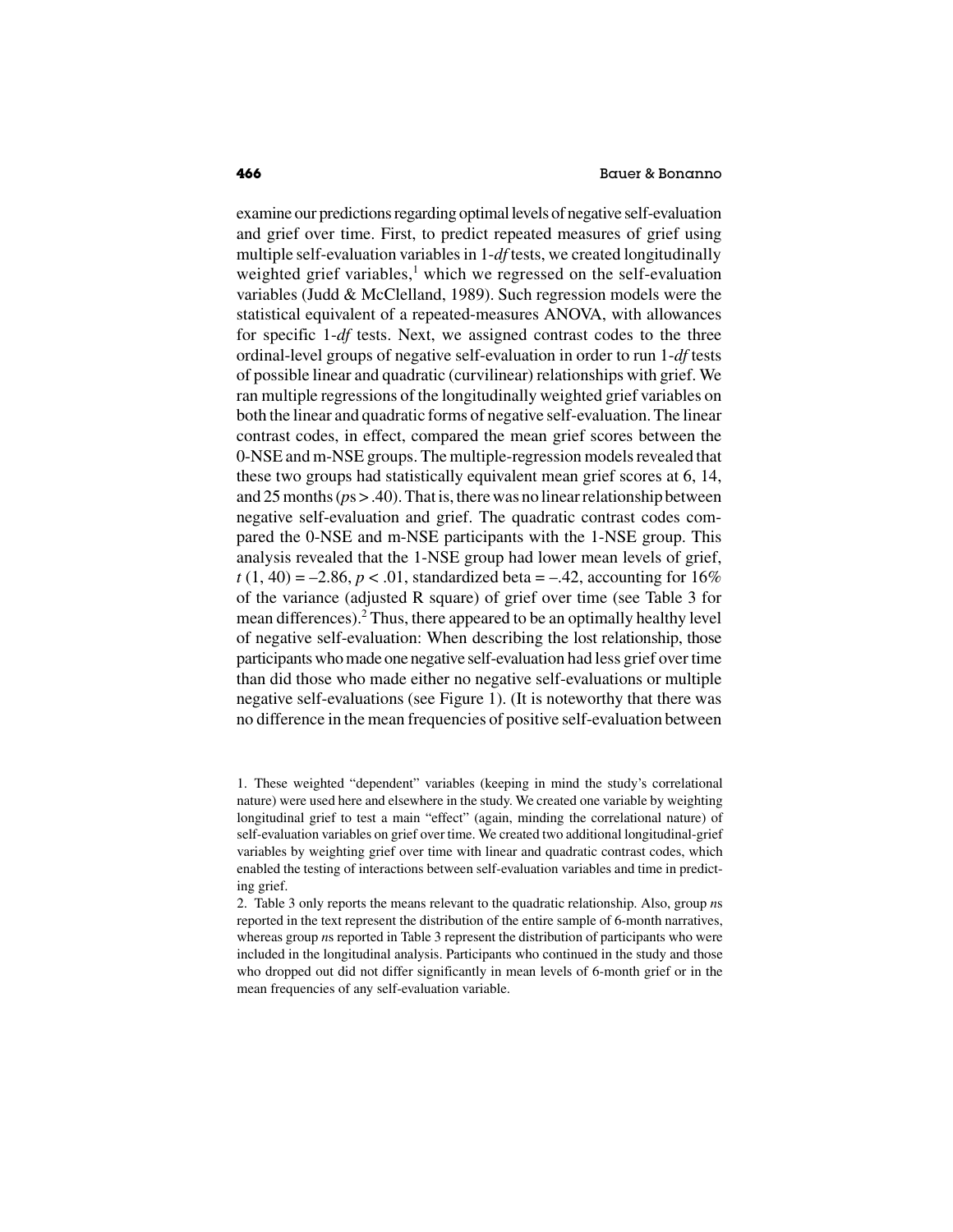# Narrative Self-Evaluation During Bereavement **467**

|                                      | Mean grief scores $(SD)^*$ |                                           |             |             |  |
|--------------------------------------|----------------------------|-------------------------------------------|-------------|-------------|--|
|                                      | Contrast                   |                                           |             |             |  |
| Variable                             | 6 months<br>code           |                                           | 14 months   | 25 months   |  |
| <i>Negative self-evaluation (SE)</i> |                            |                                           |             |             |  |
| Zero NSE $(n = 18)$                  |                            | $-1$ 12.17 (5.74)                         | 7.28 (6.49) | 5.83 (3.73) |  |
| One NSE $(n = 16)$                   | 2                          | 7.00 (5.46)                               | 4.31 (3.70) | 2.56(2.39)  |  |
| Multiple NSE $(n = 9)$               | $-1$                       | 9.56 (4.82)                               | 8.67 (5.98) | 6.44(4.28)  |  |
| Proportion of positive SE            |                            |                                           |             |             |  |
| Exclusively positive $(n = 17)$      |                            | $-1$ 12.18 (5.92) 7.35 (6.68) 5.89 (3.84) |             |             |  |
| Predominantly pos. $(n = 18)$        | 2                          | 6.94 (4.39)                               | 4.39(3.55)  | 2.72(2.40)  |  |
| Less positive $(n = 7)$              | $-1$                       | $10.43(4.79)$ 9.71 $(6.37)$               |             | 7.14(4.53)  |  |
| Integrated SE                        |                            |                                           |             |             |  |
| Integrated SE $(n = 22)$             | 1                          | 8.59(5.46)                                | 4.14 (4.77) | 2.82(2.09)  |  |
| Non-integ. SE $(n = 21)$             | $-1$                       | 10.86(6.09)                               | 8.90(5.54)  | 6.76(4.09)  |  |

**Table 3** Mean Grief Scores for Participants With various Patterns of Self-evaluation

\*Main effect for each comparison: *p* < .01



#### **Figure 1**

An optimal level of negative self-evaluation: Participants who made one negative self-evaluation had lower mean grief scores over time than did participants who made either no negative self-evaluations or multiple negative self-evaluations.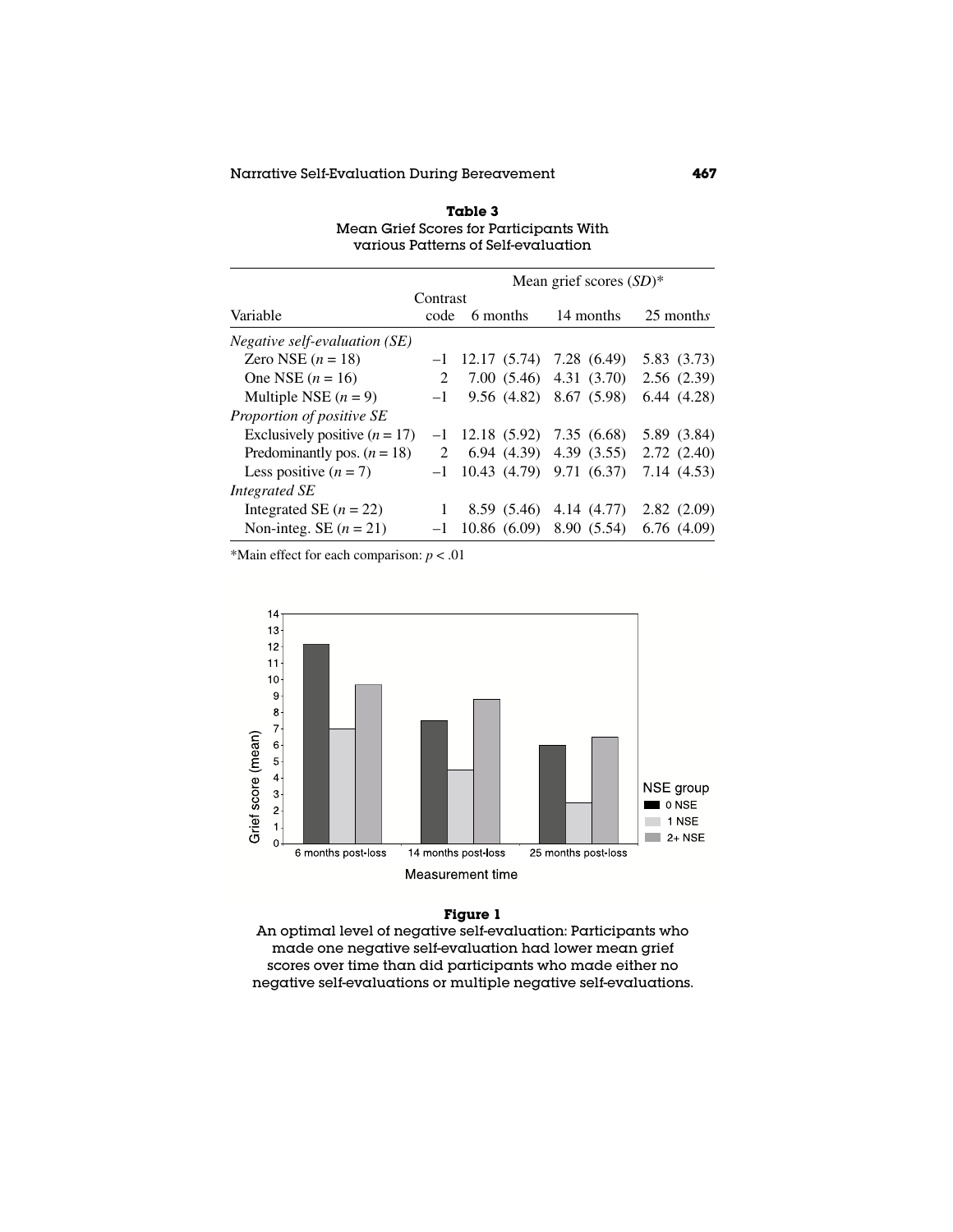the 1-NSE group and the combined 0-NSE/m-NSE group, *p* > .20.) The interaction of negative self- evaluation group by time was not significant in predicting grief  $(p > .10)$ . Thus, while those making one negative self-evaluation had less grief over time than the other two groups, the grief levels for all groups decreased over time at the same rate. Finally, there was no significant interaction of positive and negative self-evaluation (in either linear or quadratic forms) in predicting grief over time (*p*s > .50). Participants who made one negative self-evaluation had lower grief levels over time than did other participants, and this relationship did not depend on how many positive self-evaluations participants made.

*Proportion of positive self-evaluations.* As stated in the introduction, our main prediction for valence involved the relative use of positive and negative self-evaluations. For each participant, we calculated the proportion of positive self-evaluations to total (i.e., both positive and negative) self-evaluations. The proportion-positive ratio had a heavily skewed distribution, so we divided it into three groups. Gottman (1994; Gottman et al., 1998) has observed that happily married couples exchange many more positive than negative evaluations—but *not* to the exclusion of negative evaluations—at an approximate ratio of 5:1. Considering this observation and our distribution of proportion-positive ratios, we categorized all participants whose proportion-positive ratios were between .80 (i.e., a 4:1 positive-to-negative ratio) and .99 as the "predominantly positive" group  $(n = 22)$ . All participants who made only positive selfevaluations (i.e., no negative self-evaluations, or a proportion-positive ratio of 1.00) fell into the "exclusively positive" group  $(n = 31)$ . Participants whose proportion-positive ratios were below .80 comprised the "less positive" group  $(n = 15)$ .<sup>3</sup> We created linear and quadratic contrast

3. The mean proportion-positive ratios (and standard deviations) for each group were: Exclusively positive, 1.00 (.00); Predominantly positive, .85 (.04); Highly negative, .60 (.19). Thus, the optimally positive group's mean ratio of positive to negative evaluations was approximately 5:1, as Gottman (1994) suggested. It should be noted that the participants in these proportion-positive groups, with only five exceptions, fell into the equivalent ordinal-level categories of negative self-evaluation. One participant in the zero negative self-evaluation (0-NSE) group made no self-evaluations at all (making a proportion of positive to total self-evaluation impossible to calculate) and was not included in this analysis.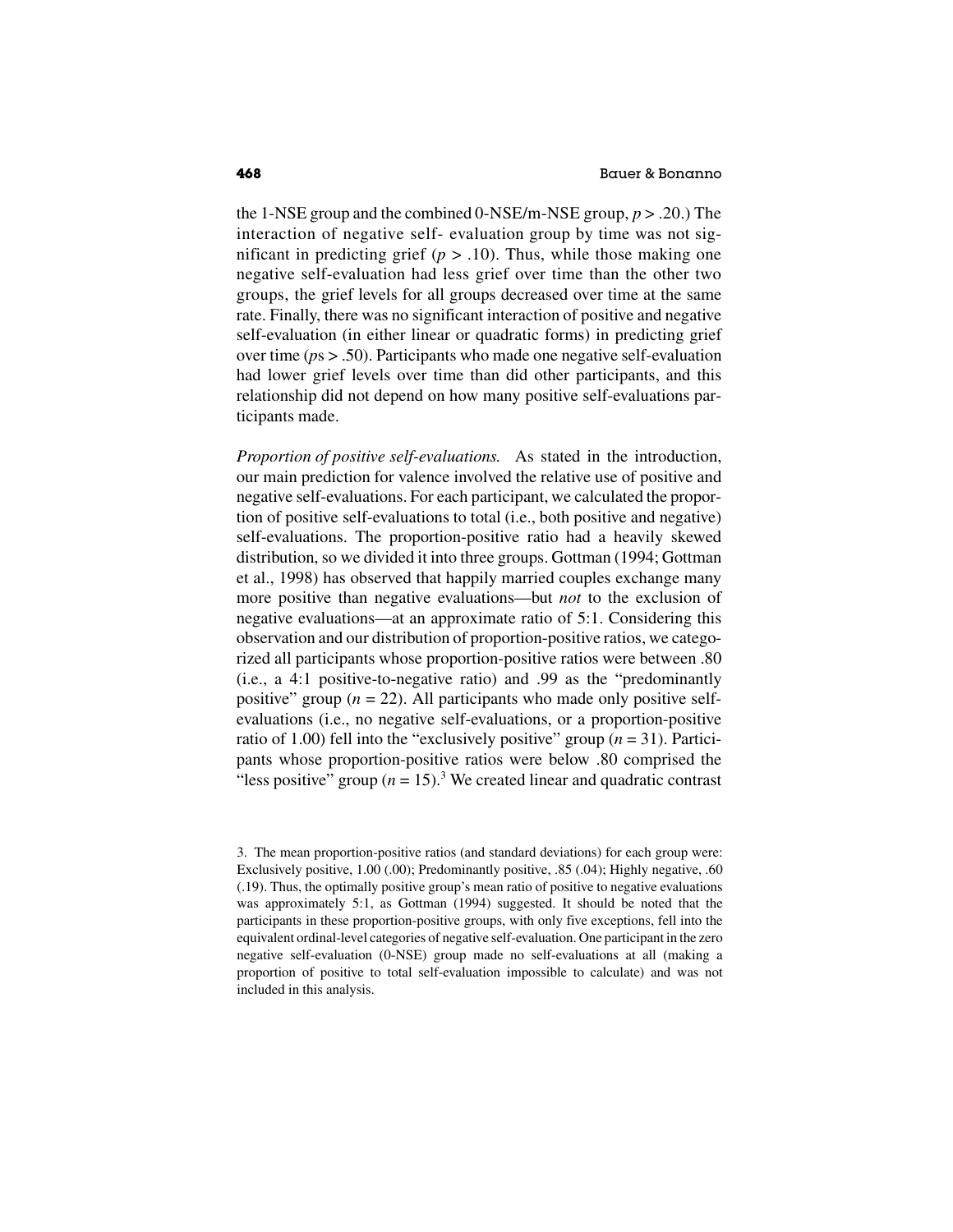codes for the proportion-positive variable and used them in multipleregression models to predict the longitudinally weighted grief variables.

As with negative self-evaluation, linear contrast codes did not show significant relations between the proportion of positive self-evaluations and grief over time, but quadratic contrast codes did. From the linear codes we learned that the exclusively positive and less positive groups had statistically equivalent levels of grief (i.e., there was not a significant linear relationship between proportion-positive and grief, *p* > .60). From the quadratic codes, we learned that participants who made predominantly positive self-evaluations had less grief over time than those who made either exclusively positive or less positive self-evaluations,  $t(1, 39) = -3.13, p < .01$ , standardized beta =  $-.46$ , accounting for 19% (adjusted R square) of the variance of longitudinal grief (see Table 3 for mean differences). The group-by-time interaction did not significantly predict grief. Thus, the proportion of positive and negative selfevaluations had much the same relationship to grief over time as did negative self-evaluation alone.

# Doing- and Being-Based Self-Evaluation

Before reporting the findings for the two main predictions regarding doing- and being-based self-evaluation, it might be helpful first to consider individually how doing-based self-evaluation and being-based self-evaluation related to grief. The total number of doing-based selfevaluations was significantly and inversely correlated with grief at 14 months post-loss,  $r = -.30$ ,  $p < .05$ , and at 25 months,  $r = -.41$ ,  $p < .01$ , but not at 6 months (see Table 2). Controlling for 6-month grief, doing-based self-evaluation was correlated with grief marginally and inversely at 14 months,  $r = -.25$ ,  $p = .06$ , as well as significantly and inversely at 25 months,  $r = -.39$ ,  $p < .01$ . The total number of being-based self-evaluations did not correlate significantly with grief (*p*s > .30). Interactions between doing-based and being-based selfevaluation, as well as between either self-evaluation and time, were not significant (all *p*s > .30).

*Proportion of doing-based self-evaluations.* The proportion of doingbased self-evaluations to total (i.e., both doing- and being-based) selfevaluations showed significant and inverse correlations with grief at 6 months post-loss,  $r = -.27$ ,  $p < .05$ , at 14 months post-loss,  $r = -.49$ ,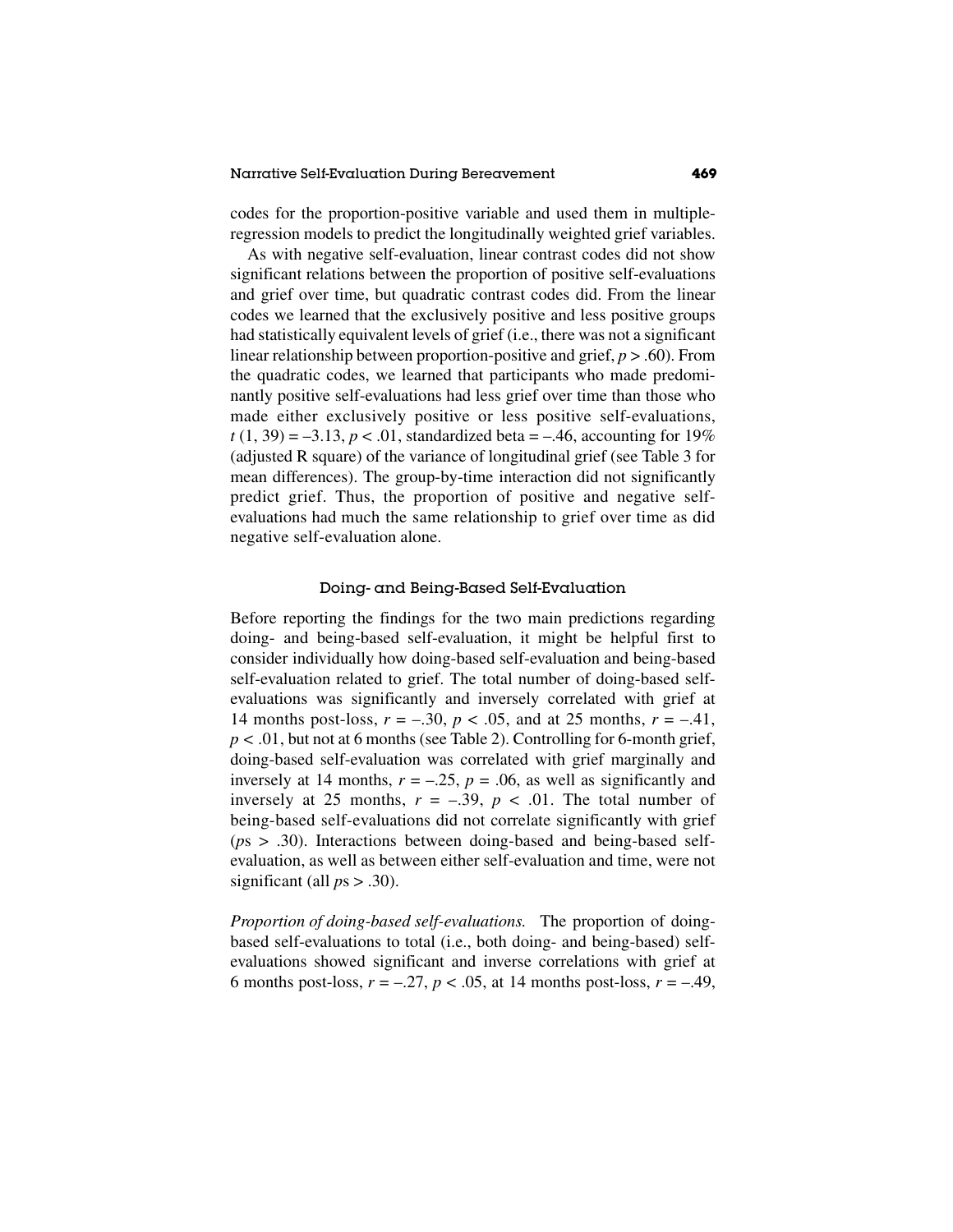*p* < .001, and at 25 months post-loss, *r* = –.43, *p* < .01 (see Table 2).4 To further test this relationship, we regressed the longitudinally weighted grief variables on the proportion-doing variable. This model was the statistical equivalent of a repeated-measures ANOVA, though it employed a continuous (rather than grouped) variable to predict grief (Judd, McClelland, & Smith, 1996). We found that higher proportions of doing-based self-evaluations predicted lower grief levels over time, controlling for time of measurement,  $t(1, 40) = -3.48$ ,  $p = .001$ , standardized beta  $=$  -.48, accounting for 21% (adjusted R square) of the variance of grief. The interaction between the proportion variable and time was not significant  $(p > .60)$ , indicating that grief levels decreased similarly for higher proportions of doing-based self-evaluations as for lower.

*Integrated self-evaluations.* The integration of doing-based and beingbased self-evaluations in the same NU—versus not making any such integration—correlated marginally and inversely with grief at 6 months post-loss, Spearman  $r = -0.22$ ,  $p = 0.07$ , and correlated significantly and inversely with grief at both 14 months, Spearman  $r = -0.46$ ,  $p < 0.001$ , and 25 months, Spearman  $r = -.53$ ,  $p < .001$  (see Table 2). Regressing longitudinal grief on integrated self-evaluation revealed that participants who made at least one integrated self-evaluation had lower grief scores over time than did participants who made only non-integrated selfevaluations,  $t(1, 40) = -3.04$ ,  $p < .01$ , standardized beta =  $-.43$ , accounting for 16% (adjusted R square) of the variance of grief (see Table 3 for mean differences). The group-by-time interaction was not significant (*p* > .20), indicating that grief levels decreased over time at the same rate for both groups.

# Joint Predictions With Valence and Levels of Context

The study's three main predictions addressed valence and levels of context separately. To examine whether the main self-evaluation variables jointly predicted grief independently or interactively, we regressed longitudinally weighted grief on combinations of negative self-evaluation

<sup>4.</sup> The proportion variable had a normal distribution and a linear relationship with grief.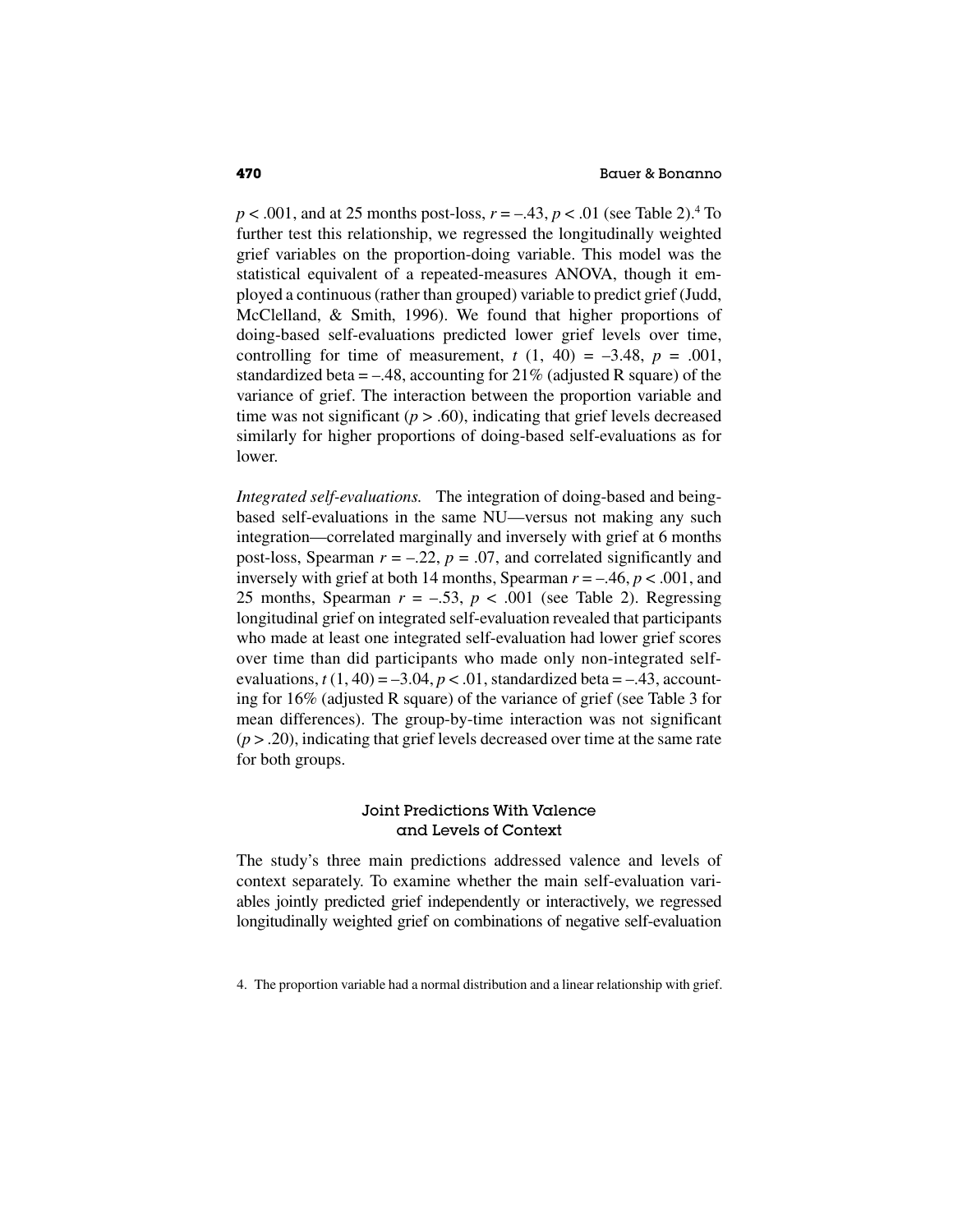(both linear and quadratic contrasts), the proportion of doing-based self-evaluations, and integrated self-evaluation.<sup>5</sup> Stepwise regressions revealed significant and independent relationships with grief over time: Proportion of doing-based self-evaluations,  $t(1, 40) = -3.48$ ,  $p < .01$ , standardized beta  $= -0.48$ , adjusted R square  $= 0.21$ ; Negative (quadratic) self-evaluation,  $t(1, 39) = -2.97$ ,  $p = .01$ , standardized beta =  $-.38$ , change in adjusted R square = .13; Integrated self-evaluation,  $t(1.38) = -2.38$ ,  $p < .05$ , standardized beta =  $-.29$ , change in adjusted R square = .07.

In other words, the tendency to make an optimal number of negative self-evaluations, the tendency to focus on doing-based self-evaluations, and the tendency to make integrative self-evaluations were each significant independent predictors of less grief over time. This model accounted for 41% of the variance of grief over time. We found no significant valence-by-level interactions (all *p*s > .10) or group-by-time interactions (all *p*s > .30). Finally, because most participants made predominantly being-based self-evaluations, it is important to emphasize that integrated self-evaluation and the proportion of doing-based self-evaluations neither correlated significantly nor had mediating effects on each other in predicting grief (see Table 2).

# Potentially Confounding Variables

The self-evaluation variables were calculated by the frequency of selfevaluations in each participant's narrative, which suggested that verbosity might underlie the self-evaluation/grief relationship. Verbosity was operationally defined as the total number of NUs expressed by each participant. Verbosity was related only to the total number of negative self-evaluations,  $r = .29$ ,  $p < .05$ . In other words, the tendency to talk a lot was not related to the tendency to make more self-evaluations (including the total number of all self-evaluations). However, verbosity was significantly correlated with grief at 14 months post-loss,  $r = .28$ ,  $p < .05$ , and at  $25$  months,  $r = .32$  (though not at 6 months). In other words, people who talked more had higher levels of grief at 14 and 25 months post-loss. Most importantly for the purposes of this study, when controlling for

<sup>5.</sup> Exchanging the proportion-positive variable for negative self-evaluation in the valence-by-levels model yielded similar findings but with one less participant (see footnote 3).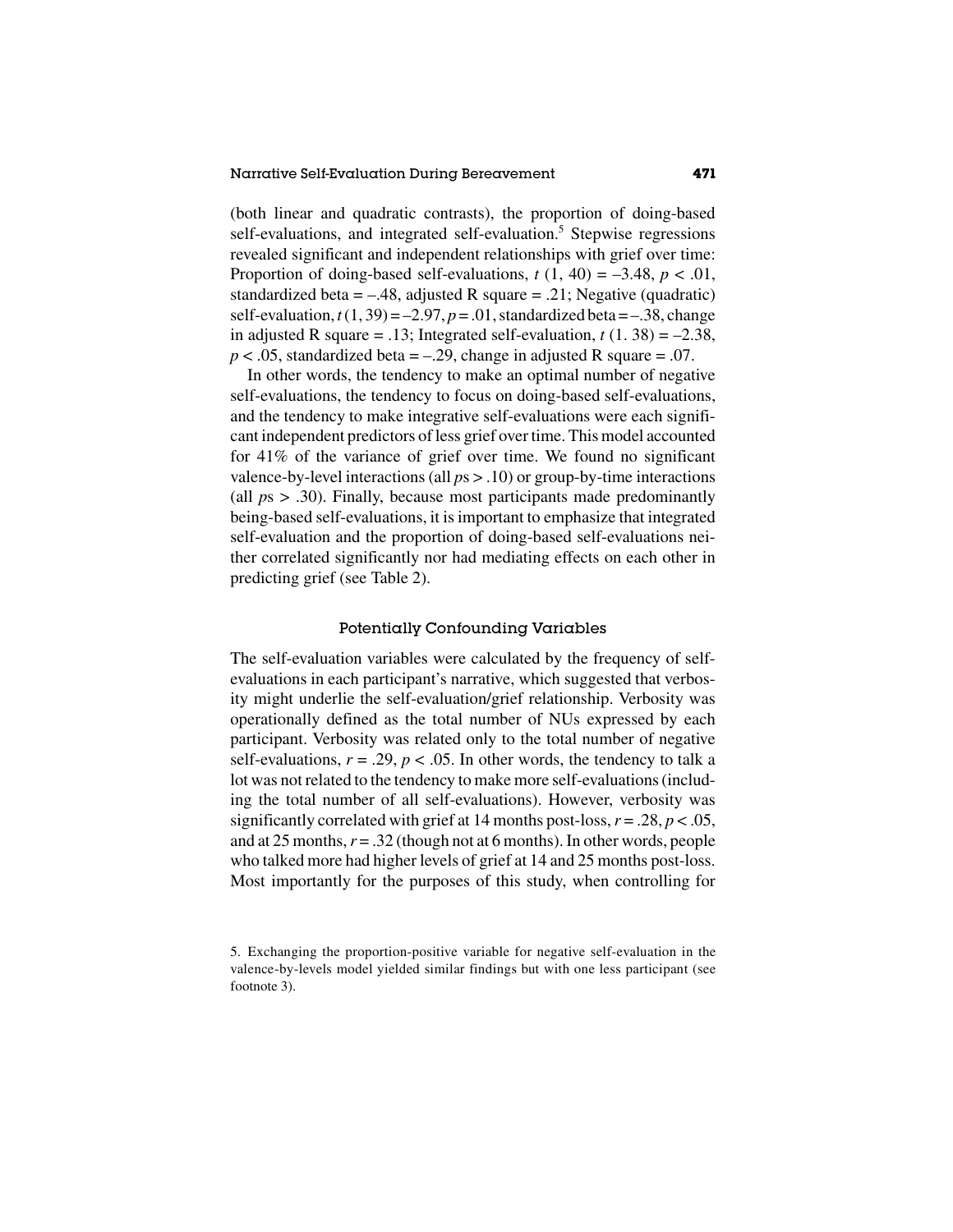verbosity, all the relationships between self-evaluation and longitudinal grief retained the levels of significance reported earlier.

Two measures of relations to others were also considered as potential confounds. Recollections of adjustment in the marital relationship (DAS scores) correlated significantly with the total number of self-evaluations,  $r = .27$ ,  $p < .05$ ; the total number of positive self-evaluations;  $r = .30$ ,  $p = .01$ ; and the total number of being-based self-evaluations,  $r = .27$ ,  $p$ < .05. However, when included in the previously reported regression analyses to control for the impact of marital adjustment, DAS did not significantly influence any of the relationships between self-evaluation and grief. Also, perceived social support was not correlated significantly with any of the self-evaluation variables used in this study and did not significantly influence any of the relationships between self-evaluation and grief.

# **DISCUSSION**

The purpose of this study was to examine how positive and negative evaluations of what one does and what one is relate to psychological adjustment over time to the death of a spouse. We first examined positive and negative self-evaluations. Higher frequencies of positive selfevaluation alone predicted less grief, but only at 25 months post-loss. In contrast, an optimal level of negative self-evaluation (in this case, one negative self-evaluation during the 6-minute narrative) made at 6 months post-loss predicted less grief at 6, 14, and 25 months post-loss. These findings supported Pennebaker and Seagal's (1998) observation that the higher frequencies of words expressing positive emotions in narratives predicted higher levels of health, whereas a moderate (neither high nor low) amount of words expressing negative emotion predicted health. Similarly, we found that an optimal proportion of positive and negative self-evaluations predicted less grief over the course of bereavement. Specifically, participants whose self-evaluations were approximately 85% positive (i.e., roughly a 5:1 positive-to-negative ratio) had less grief over time than did participants whose self-evaluations were either exclusively positive (i.e., 100% positive) or less positive (i.e., less than 80% positive). The proportion-positive findings were consistent with Gottman's (1994; Gottman et al., 1998) observation that positive and negative comments were exchanged at about a 5:1 ratio among happily married couples.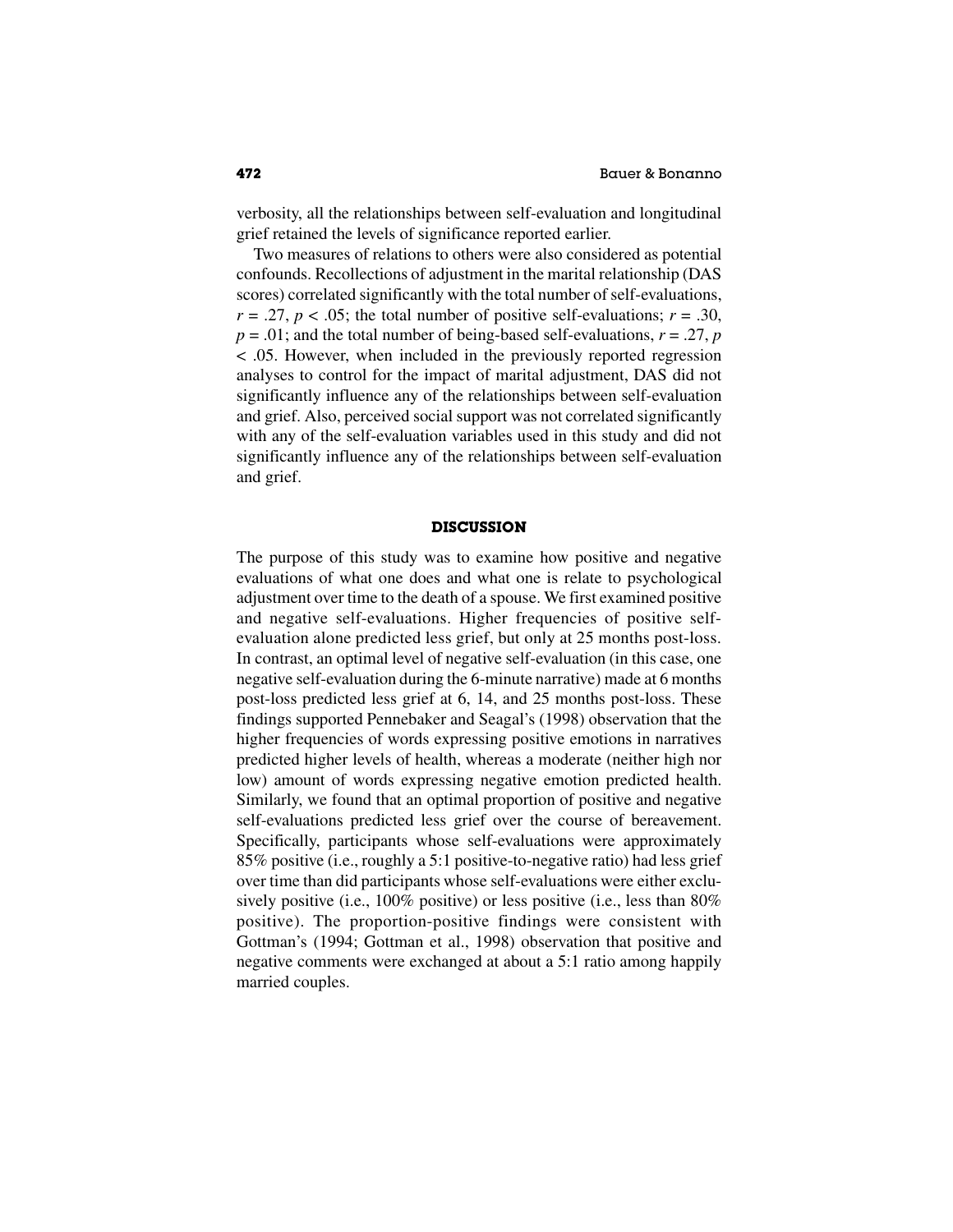It might be argued from our findings that negative self-evaluation is the dominant factor in predicting grief over time. First, an optimal level of negative self-evaluations predicted less grief over time, even when controlling for positive self-evaluation, whereas positive self-evaluation predicted less grief only at 25 months post-loss. Second, the raw proportion-positive ratio and the raw negative self-evaluation variable had very similar distributions and relations with grief, whereas the raw proportionpositive variable and the positive self-evaluation variable were not at all similar. Third, part of the reason for negative self-evaluation's impact may be that people, at least in Western countries, tend to make more positive than negative self-evaluations in general, which renders positive self-evaluations more benign and renders negative self-evaluations more situation-specific (Malle & Horowitz, 1995). This contextual specificity, in turn, may make negative self-evaluation more relevant to specific psychological indices.

Despite these observations, negative self-evaluation does not tell the whole story of valence in predicting grief. Although participants who made just one negative self-evaluation during the 6-minute narrative adapted better than other participants, controlling for positive selfevaluation, these data cannot determine whether these participants would have adapted better, regardless of positive self-evaluation. It is difficult to imagine a scenario using interviews of similar length and content in which the participants who made one negative self-evaluation and no positive self-evaluations would adapt well. As it turned out, no such case existed in our sample; all but one participant made positive selfevaluations. Therefore, we must use caution when interpreting the finding that an optimal level of negative self-evaluation independently predicted grief over time, keeping in mind the statistical nature of the term "independence." Although positive self-evaluation itself may not play as strong a role as negative self-evaluation in predicting the measure of grief, positivity may play a distal (though no less important) role in sustaining health. In other words, positivity may serve as a foundation or necessary background for psychological health more generally, whereas an optimal level of negativity may be the more ostensible quality of health that maps onto psychological scales (as Malle & Horowitz, 1995, suggest). For instance, in adjusting to the death of a spouse, a general sense of positivity in life can serve as a secure base for exploring life's problems, thereby enabling critical evaluation of difficult times without thinking that the problems define one's life in general. The ability to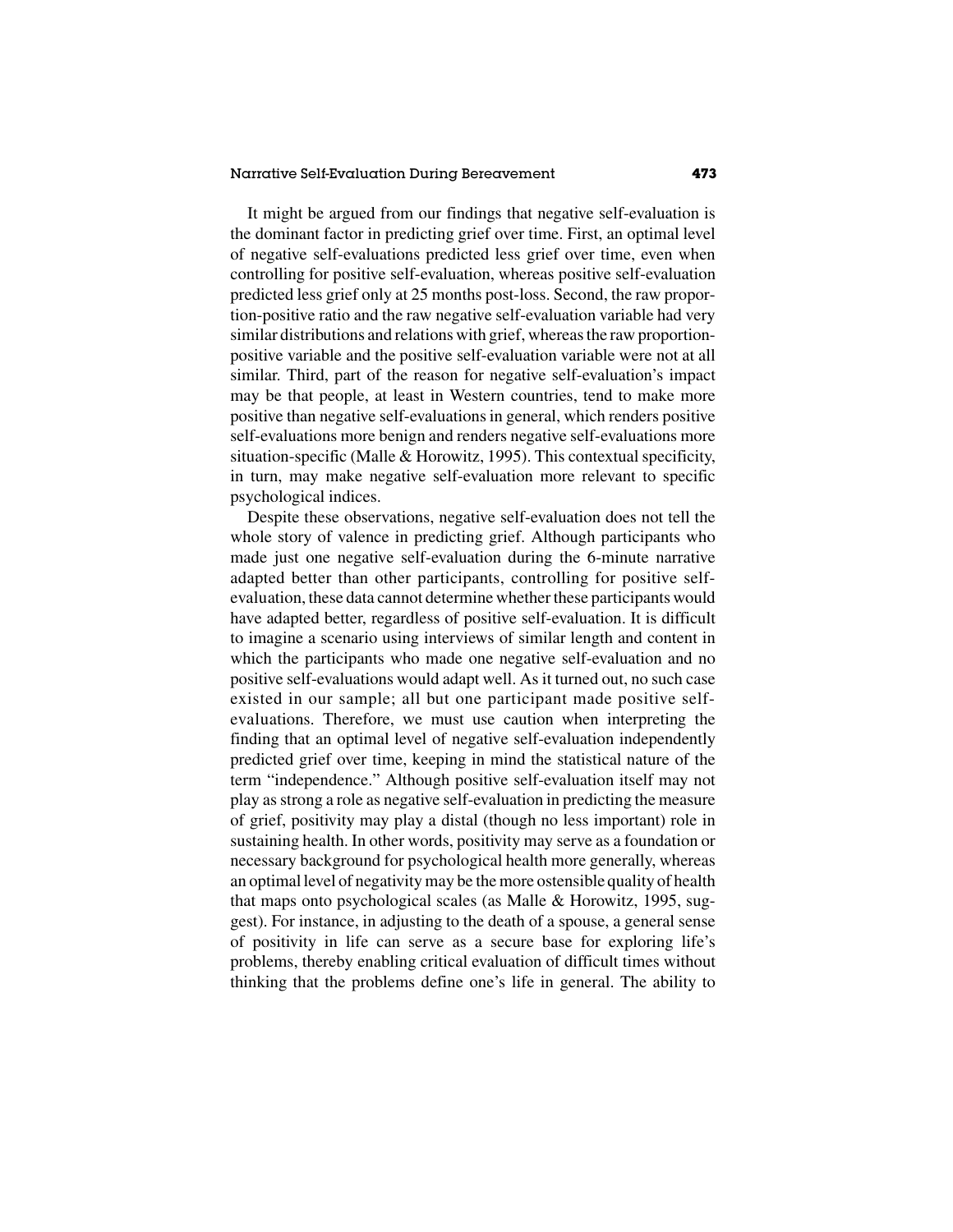acknowledge the bad in one's life and integrate it with the good is a hallmark of both adaptation and the healthy reconstruction of identity during times of crisis (Janoff-Bulman, 1992). Therefore, although we did find an independent predictor of grief in an optimal level of negative self-evaluation, we look to the optimal ratio of positive to negative self-evaluation as a more externally valid correlate of psychological health. We conclude that participants who adapted well evaluated their lives as "good for the most part"—predominantly positive with a limited dose of problems.

Turning to levels of self-evaluation context, we found that the tendency to make doing-based self-evaluations predicted lower grief levels over time. In contrast, the tendency to make being-based self-evaluations was not significantly related to grief. Using a ratio comparison, we found that the tendency to focus on doing-based versus being-based self-evaluations predicted lower grief levels over time, a finding consonant with previous observations garnered mainly from questionnaire measures (Cantor, 1990; Janoff-Bulman, 1992; Vallacher & Wegner, 1987; Zirkel & Cantor, 1990). The death of a spouse threatens key aspects of a person's identity (e.g., a sense of purpose and continuity in life). With such overarching meanings in one's life in flux, focusing on concrete activities directs one's attention to manageable aspects of one's life and thereby limits stress levels (Janoff-Bulman, 1992; Parkes & Weiss, 1983). Focusing on specific activities rather than on abstract characteristics and higher level goals also helps the individual devise a concrete plan for the future (Baumeister, 1991; Cantor & Kihlstrom, 1987; Zirkel & Cantor, 1990). Further, assumptions and descriptions that characterize global aspects of the self are less amenable to adaptive reconstruction, whereas people have greater flexibility in creating new meanings around their selfevaluations when focusing on behaviors (Baumeister, 1991; Janoff-Bulman, 1992).

Focusing on actions, however, was not the only factor behind the relations of doing, being, and psychological health. Although a focus on behaviors plays a significant role in adaptation, constructing the sense that certain personal qualities endure over time is essential to the meaning-making process (Baumeister, 1991; Frankl, 1959). Our results showed that participants who integrated evaluations of their actions with evaluations of their characteristics adapted better to conjugal bereavement than did those who made only non-integrated self-evaluations. Similarly, Ogilvie (1987a) claimed that people who describe their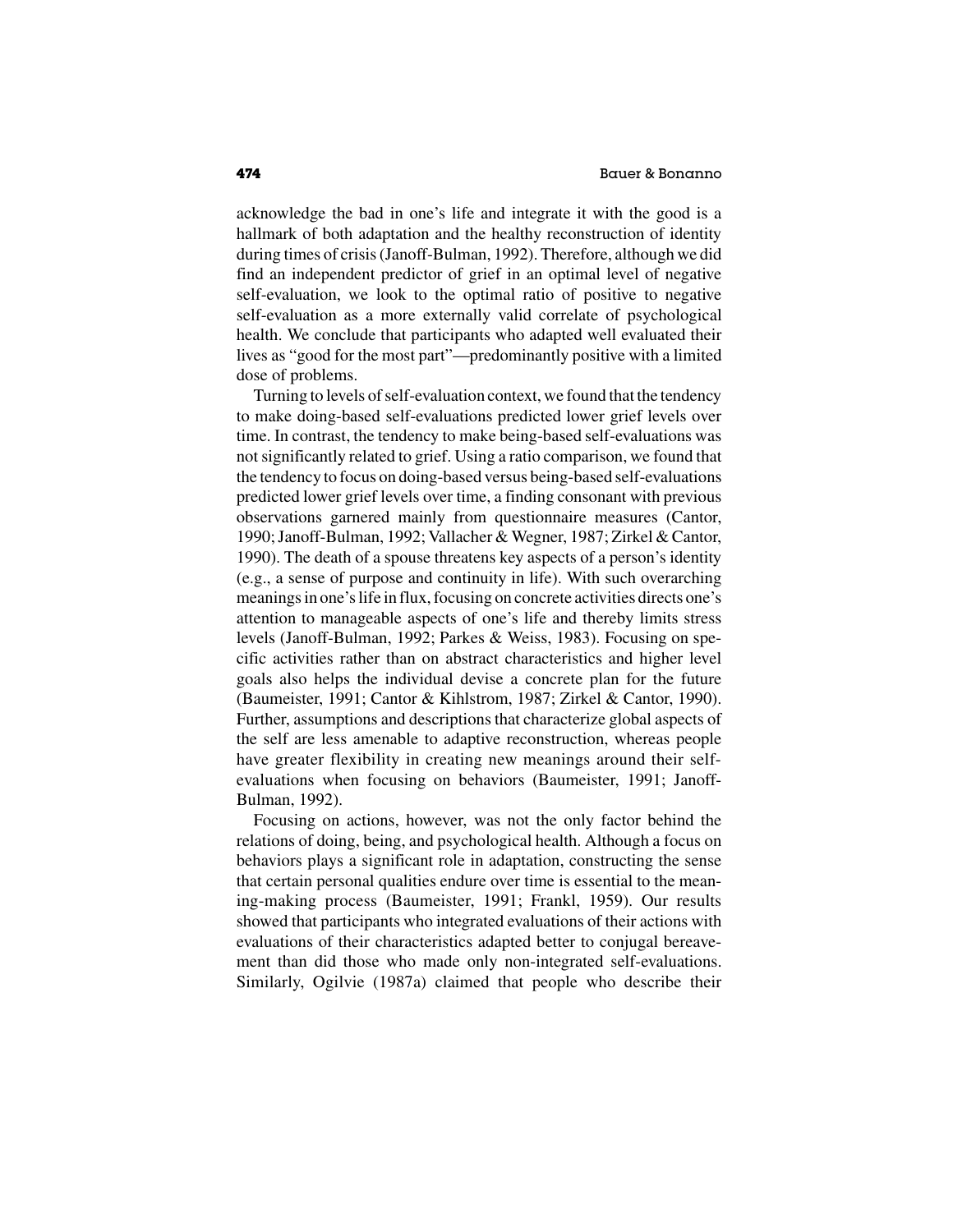broader characteristics with frequent reference to related actions have higher general life satisfaction, whereas people who do not make such connections are less satisfied with their lives over time. One reason for this may be that viewing one's valued characteristics in terms of one's behaviors is essential for constructing a credible sense of personal continuity over time, a key factor in reconstructing one's identity amid life changes (Erikson, 1959, 1968). Western culture tends to validate being in terms of doing; people employ motion or action as the base of validity and reality in which the more permanent states of being must be grounded (Sartre, 1956). In other words, personal characteristics (which, by definition, suggest continuity) require a link to behaviors in order to establish firmly the sense of continuity needed for psychological health. In support of this claim, our findings showed that the tendency to make characterological self-evaluations did not relate significantly to health, but that the linking of characterological and behavioral self-evaluations did relate significantly to health. (Here it is important to note that making integrated self-evaluations predicted less grief, whether the participant made many behavioral or many characterological self-evaluations. In addition, neither of these variables interacted significantly with the participant's style of positive or negative self-evaluation in predicting grief.)

We also examined the interaction of self-evaluation groups (e.g., integrative versus non-integrative) by time in predicting grief. The fact that grief levels decreased at the same rate over time for all self-evaluation groups indicated that self-evaluation patterns distinguished participants in terms of their degrees of grief over time but not their course of grief. We think these findings have their roots in our self-evaluation constructs. We operationally defined self-evaluation patterns in terms of identity construction and psychological health/well-being in general and not in terms of coping or adjustment to loss. That is, we aimed to capture how individuals tended to evaluate their lives generally, and not their adjustment to the loss specifically. As for the health measure, the grief variable reflected global psychological functioning (toward which the selfevaluation patterns were defined), couched in terms of the loss (toward which the self-evaluation patterns were not defined). These considerations led us to predict that individuals would have different levels of psychological health over time, but not necessarily that some would have an accelerated course of reduction in bereavement-related grief. Our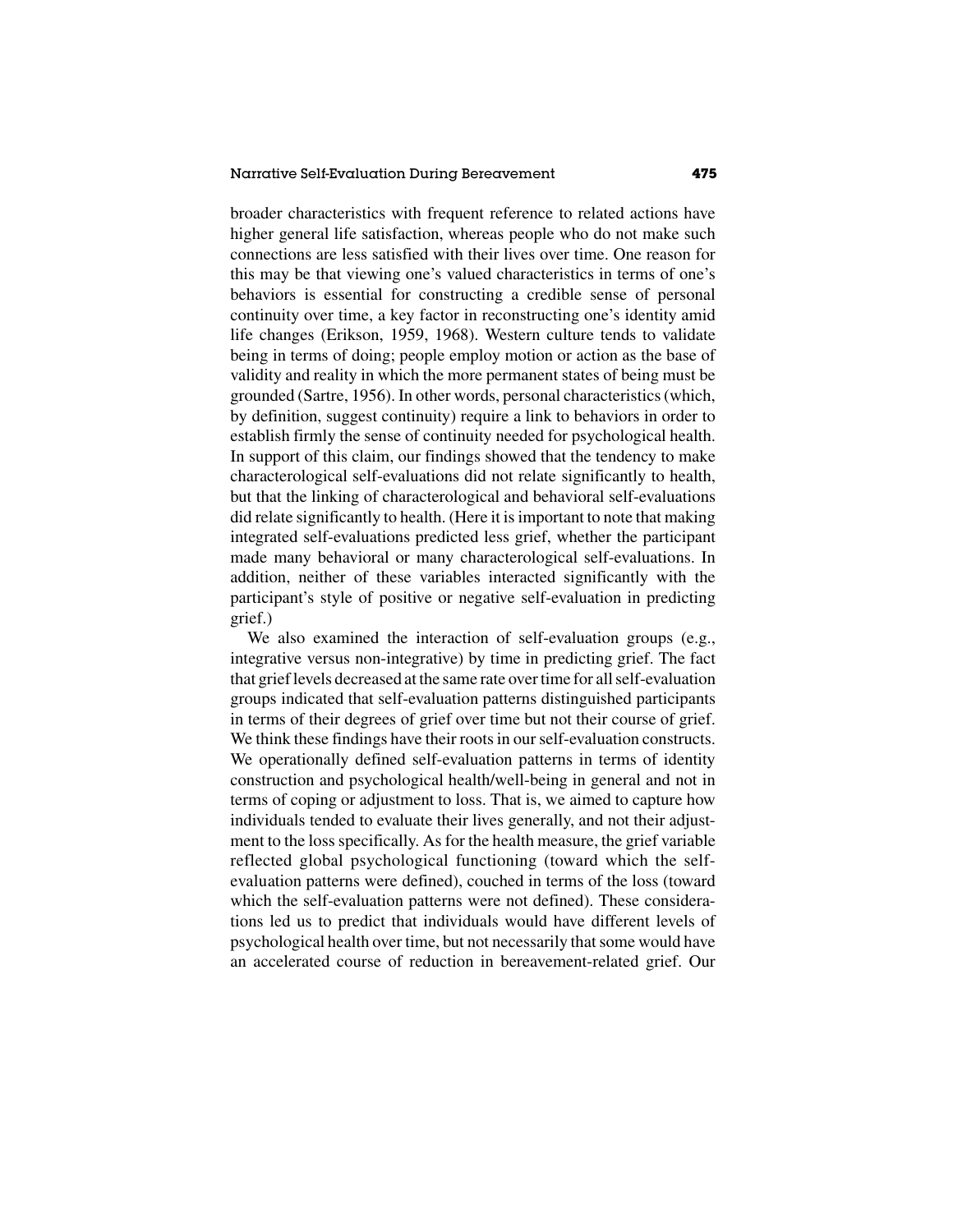fundamental concerns lay in predicting long-term health levels from self-evaluation patterns made relatively early in the bereavement process.

The correlational design of the study restricted any claim that certain styles of self-evaluation caused successful adjustment to bereavement (although this is a possibility). It seemed more reasonable to suggest that an outside factor or factors caused both phenomena. Indeed, the lack of group-by-time interactions suggested a possible selection effect, such as relationship closeness or social support. Previous research has shown that marital satisfaction relates both to overall life satisfaction (Diener, Suh, Lucas, & Smith, 1999) and to successful adjustment to conjugal bereavement (and, notably, not poor adjustment; Bonanno & Kaltman, 1999). However, our results showed that participants having strong marital ties or strong social support were no more likely to construct adaptive patterns of self-evaluation than were participants who perceived weaker spousal relationships or weaker social support. Perhaps this was because relationship satisfaction and social support are both perceptions, that is, largely products of personal interpretations of one's life, much like self-evaluation and even adjustment to loss (Baumeister, 1991; Folkman, 1984; Janoff-Bulman, 1992; McAdams, 1985, 1993). We feel that the individual's style of interpreting life will likely determine his or her narrative self-evaluation patterns, perceptions of relationship strength, and levels of adaptation. Although interpretation processes involve more than that which can be translated into language, narratives offer a glimpse into dimensions of interpretation that have implications for psychological health—dimensions that occur largely without awareness. For example, we found that the choice of verbs in narrative self-evaluation (which often occurs without deliberation) has a longitudinal relationship with adaptation. Although we do not claim that narrative self-evaluation patterns caused levels of adjustment to bereavement, we do suggest that these narrative patterns reflected styles of interpretation that did largely determine psychological health.

Several important limitations of the study and directions for future research should be considered. First, we conceptualized the predictions and the narrative methodology in a way that applies to major life changes in general, yet we specifically conducted a study of midlife conjugal bereavement. We expect that similar relationships will be found between the same narrative patterns of self-evaluation and adaptation to other major life changes (as well as psychological well-being more generally), though this remains to be determined. Second, we analyzed narrative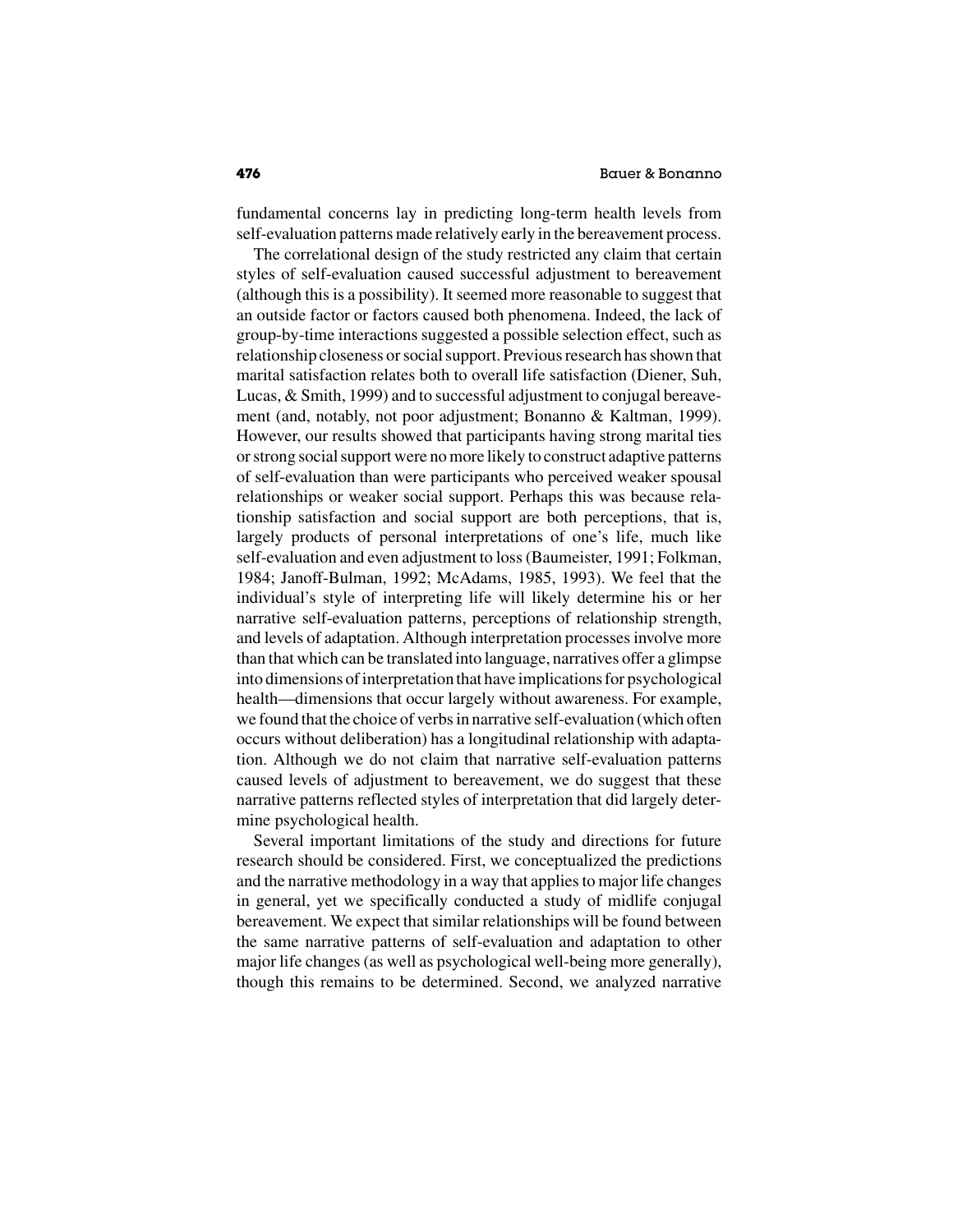patterns of self-evaluation that were made in response to a question about the participant's relationship with the deceased spouse. Again, we would expect similar findings in narratives made in response to questions about other important dimensions of a person's life. In addition, this interview question led participants to talk only about the past and present, leaving open questions on how self-evaluations in the anticipated future, a key aspect of identity, relate to current meaning-making processes. Finally, the construct validity of the present coding system was assessed in comparison with another narrative coding system. Validity would be enhanced by also comparing the present coding system with questionnaire measures of self-evaluation. Such comparisons could also help explain the similarities and differences of the narrative and non-narrative approaches as well as of different levels of personality (McAdams, 1995).

In conclusion, our findings suggested that two dimensions of narrative identity construction—valence and levels of context—played independent yet related roles in predicting psychological health during a challenging life transition. Three portraits emerged of those who adapted well over time to conjugal bereavement. First, participants who adapted well to conjugal loss seemed to portray their lives as mostly good but with a limited dose of setbacks. Second, when observing the valued or important aspects of their lives, participants who adapted well tended to focus on "what they did" rather than on the broader qualities of "who they were." Third, those who adapted well integrated their valued actions with broader personal characteristics.

One interpretation of these findings as a whole addresses the existential dilemmas of personal meaning making and its validation. An optimally healthy ratio of positive to negative self-evaluations may represent attempts to ground one's generally positive views in a "real" world that is bound to have at least some problems (and, simultaneously, to acknowledge those problems while keeping in mind a rosier big picture). Similarly, integrating doing and being may represent simultaneous attempts to perceive that certain activities are especially meaningful and that abstract personal qualities contain some observable truth. Overall, we feel the methods and findings of this study have implications for, among other things, future work on narrative identity construction, meaning making in general, and their relation to psychological health and wellbeing.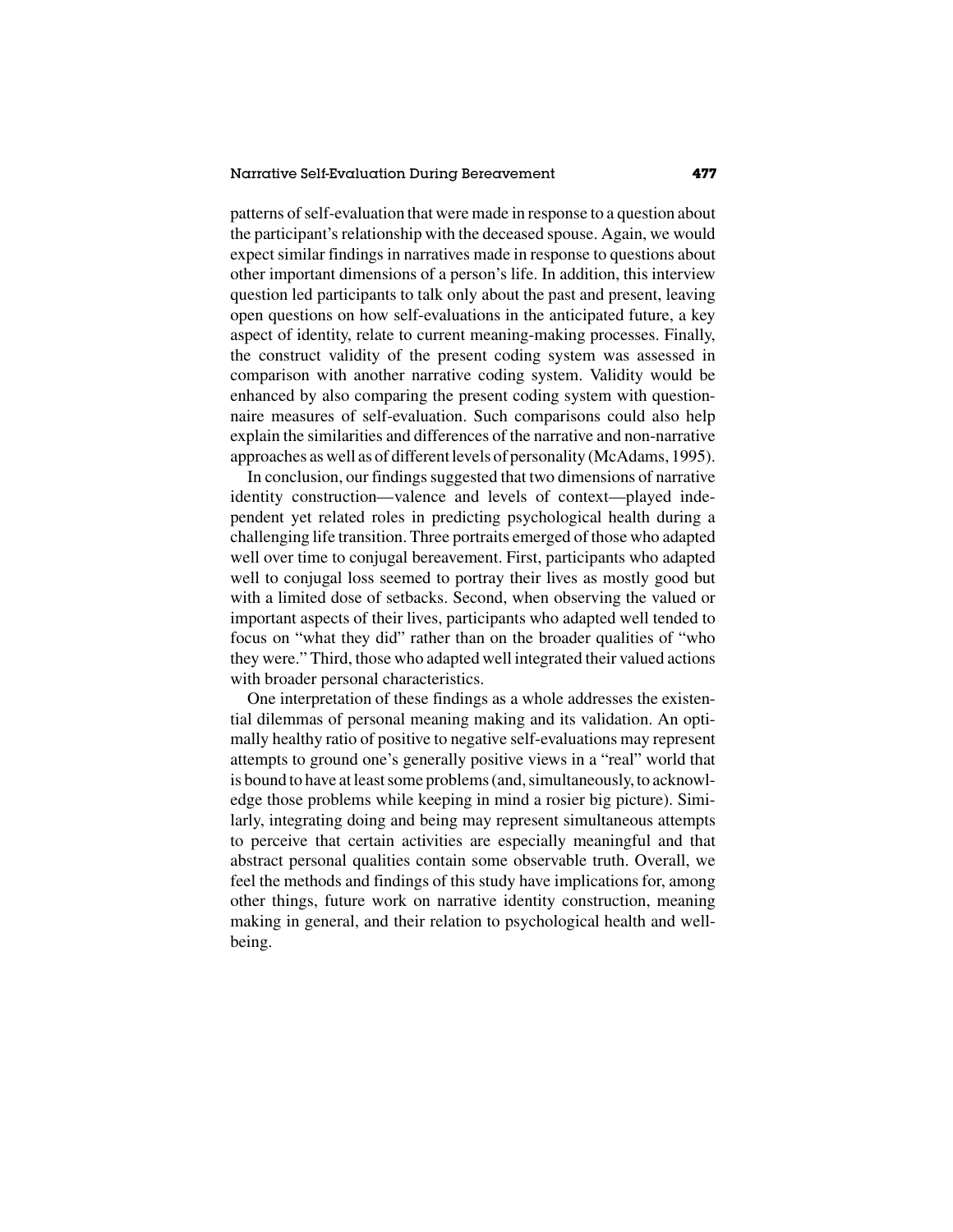#### **REFERENCES**

- Asendorpf, J. B., & Ostendorf, F. (1998). Is self-enhancement healthy? Conceptual, psychometric, and empirical analysis. *Journal of Personality and Social Psychology*, **74**, 955–966.
- Bauer, J. (1997). *Making sense of stories that make sense of life: The theory, methods, and reliability of the Meanings in Life Coding System*. Unpublished master's thesis, The Catholic University of America, Washington, DC.
- Baumeister, R. F. (1989). The optimal margin of illusion. *Journal of Social and Clinical Psychology*, **8**, 176–189.
- Baumeister, R. F. (1991). *Meanings of life*. New York: Guilford.
- Baumeister, R. F., & Newman, L. S. (1994). How stories make sense of personal experiences: Motives that shape autobiographical narratives. *Personality and Social Psychology Bulletin*, **20**, 676–690.
- Beck, A. T., & Steer, R. A. (1987). *Manual of the Beck Depression Inventory*. New York: Harcourt Brace Jovanovich.
- Bonanno, G. A., & Eddins, C. (1998). *Talking about the loss of a spouse: Dimensions of verbal disclosure and the prediction of long-term bereavement outcome*. Manuscript under review.
- Bonanno, G. A., & Kaltman, S. (1999). Toward an integrative perspective on bereavement. *Psychological Bulletin*, **125**, 760–776.
- Bonanno, G. A., Keltner, D., Holen, A., & Horowitz, M. J. (1995). When avoiding unpleasant emotions might not be such a bad thing: Verbal-autonomic response dissociation and midlife conjugal bereavement. *Journal of Personality and Social Psychology*, **69**, 975–989.
- Bonanno, G. A., Kovacevic, A., & Field, N. P. (1999). *Self-enhancement as a buffer against extreme adversity*. Manuscript submitted for publication.
- Bonanno, G. A., Znoj, H., Siddique, H., & Horowitz, M. (1999). Verbal-autonomic response dissociation and midlife conjugal bereavement: A follow-up at 25 months. *Cognitive Therapy and Research*, **23**, 605–624.
- Bruner, J. (1990). *Acts of meaning*. Cambridge, MA: Harvard.
- Bumpus, L. L., & Aquilino, W. S. (1995). *A social map of midlife: Family and work over the middle life course*. Unpublished manuscript, Center for Demography and Ecology, University of Wisconsin-Madison.
- Butterworth, B. (1975). Hesitation and semantic planning in speech. *Journal of Psycholinguistic Research*, **4**, 74–87.
- Campbell, D. T., & Fiske, D. W. (1959). Convergent and discriminant validation by the multitrait-multimethod matrix. *Psychological Bulletin*, **56**, 81–106.
- Cantor, N. (1990). From thought to behavior: "Having" and "doing" in the study of personality and cognition. *American Psychologist*, **45**, 735–750.
- Cantor, N., & Kihlstrom, J. F. (1987). *Personality and social intelligence*. Englewood Cliffs, NJ: Prentice-Hall.
- Capps, L., & Bonanno, G. A. (2000). Narrative bereavement: Thematic and grammatical predictors of adjustment to loss. *Discourse Processes*, **30**, 1–25.
- Colvin, C. R., & Block, J. (1994). Do positive illusions foster mental health? An examination of the Taylor and Brown formulation. *Psychological Bulletin*, **116**, 3–20.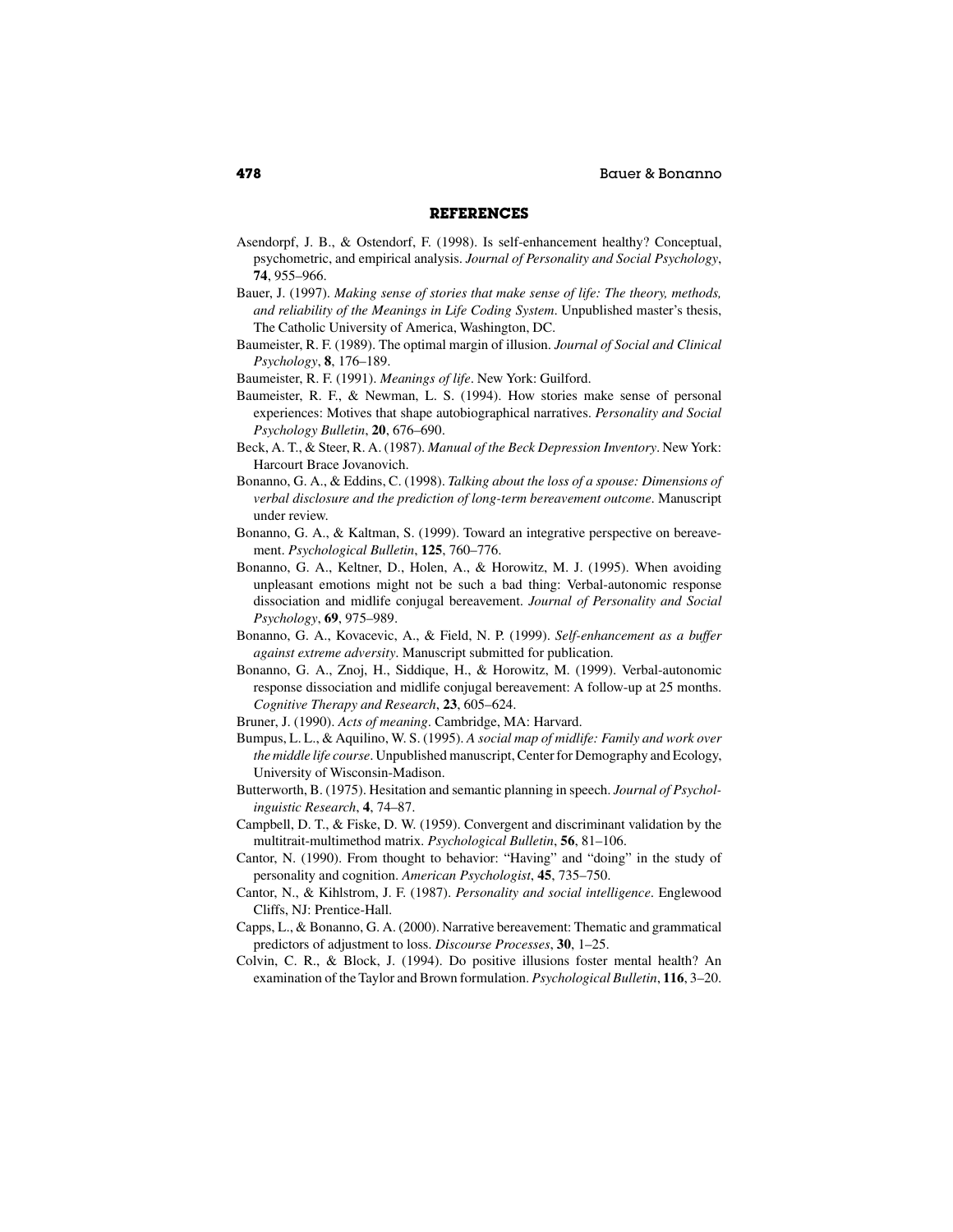- Colvin, C. R., Block, J., & Funder, D. C. (1995). Overly positive self-evaluations and personality: Negative implications for mental health. *Journal of Personality and Social Psychology*, **68**, 1152–1162.
- Cross, S., & Markus, H. (1991). Possible selves across the life span. *Human Development*, **34**, 230–255.
- Diener, E., Suh, E. M., Lucas, R. E., & Smith, H. L. (1999). Subjective well-being: Three decades of progress. *Psychological Bulletin*, **125**, 276–302.
- Emmons, R. A., & McAdams, D. P. (1991). Personal strivings and motive dispositions: Exploring the links. *Personality and Social Psychology Bulletin*, **17**, 648–654.
- Erikson, E. H. (1959). *Identity and the life cycle*. New York: Norton.
- Erikson, E. H. (1968). *Identity: Youth and crisis*. New York: Norton.
- Folkman, S. (1984). Personal control and stress and coping processes: A theoretical analysis. *Journal of Personality and Social Psychology*, **46**, 839–852.
- Frankl, V. (1959/1985). *Man's search for meaning*. New York: Washington Square Press.
- Gottman, J. (1994). *Why marriages succeed or fail*. New York: Fireside.
- Gottman, J. M., Coan, J., Carrere, S., & Swanson, C. (1998). Predicting marital happiness and stability from newlywed interactions. *Journal of Marriage and the Family*, **60**, 5–22.
- Hansson, R. O., Carpenter, B. N., & Fairchild, S. K. (1993). Measurement issues in bereavement. In M. S. Stroebe, W. Stroebe, & R. O. Hansson (Eds.), *Handbook of bereavement: Theory, research, and intervention* (pp. 62–74). Cambridge, England: Cambridge University.
- Higgins, E. T. (1987). Self-discrepancy: A theory relating self and affect. *Psychological Review*, **94**, 319–340.
- Holmes, T., & Rahe, R. (1967). The social readjustment scale. *Journal of Psychosomatic Research*, **11**, 213–218.
- Horowitz, M. J., Wilner, N., & Alverez, M. A. (1979). Impact of events scale: A measure of subjective distress. *Psychosomatic Medicine*, **55,** 260–273.
- James, W. (1890/1950). *Principles of psychology*. New York: Dover.
- Janoff-Bulman, R. (1992). *Shattered assumptions: Towards a new psychology of trauma*. New York: Free Press.
- John, O. P., & Robins, R. W. (1994). Accuracy and bias in self-perception: Individual differences in self-enhancement and role of narcissism. *Journal of Personality and Social Psychology*, **66**, 206–219.
- Judd, C. M., & McClelland, G. H. (1989). *Data analysis: A model-comparison approach*. San Diego: Harcourt Brace Jovanovich.
- Judd, C. M., McClelland, G. H., & Smith, E. R. (1996). Testing treatment by covariate interactions when treatment varies within subjects. *Psychological Methods*, **1**, 366–378.
- Kessler, R. C., Kendler, K. S., Heath, A., Neale, M. C., & Eaves, L. J. (1992). Social support, depressed mood, and adjustment to stress: A genetic epidemiological investigation. *Journal of Personality and Social Psychology*, **62**, 257–272.
- Kessler, R. C., & MacLeod, J. D. (1985). In S. Cohen & S. L. Syme (Eds.), *Social support and health* (pp. 219–240). San Diego, CA: Academic Press.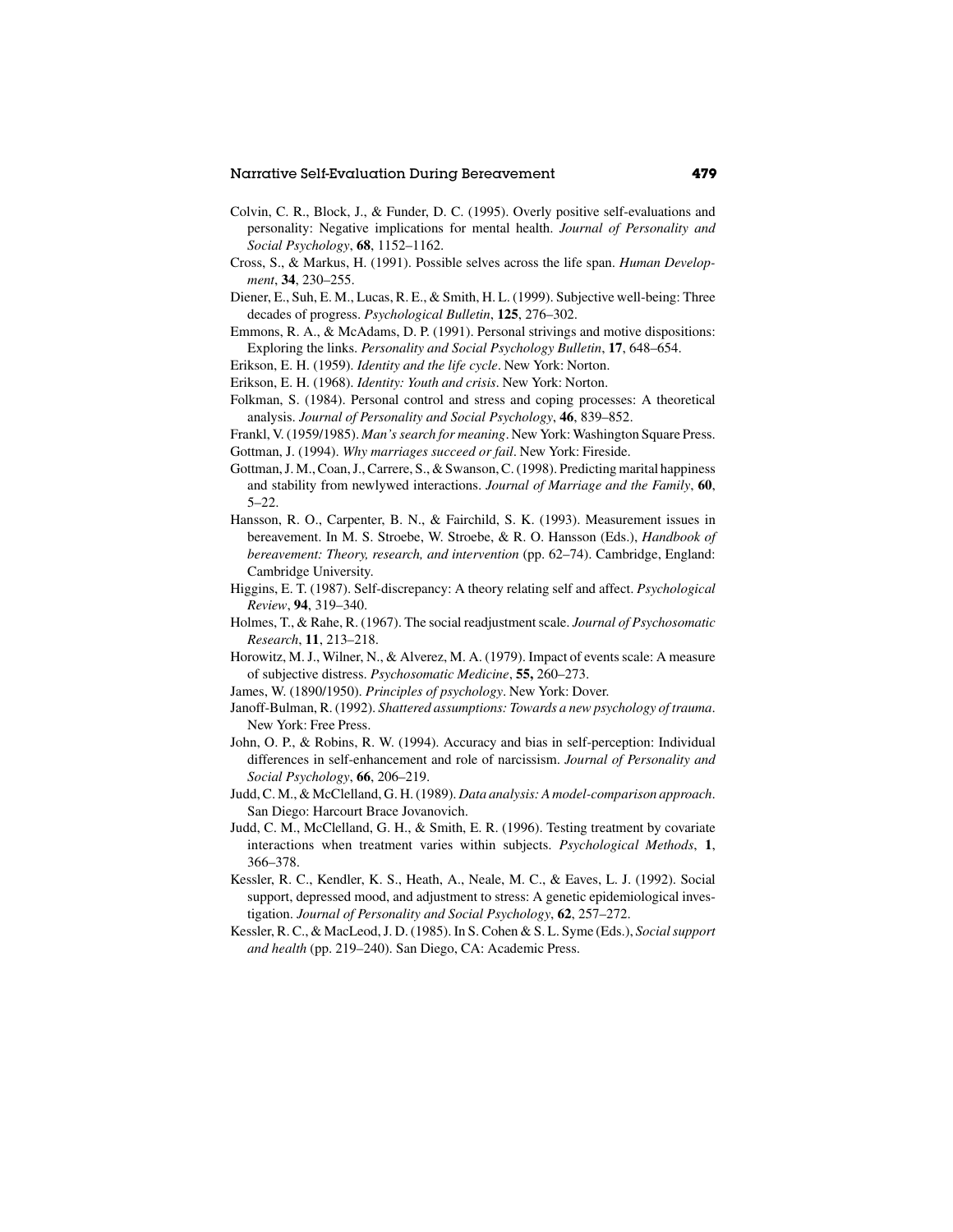- Lehman, D. R., Wortman, C. B., & Williams, A. F. (1987). Long-term effects of losing a spouse or child in a motor vehicle crash. *Journal of Personality and Social Psychology*, **52**, 218–231.
- Leith, K. P., & Baumeister, R. F. (1998). Empathy, shame, guilt, and narratives of interpersonal conflicts: Guilt-prone people are better at perspective taking. *Journal of Personality*, **66**, 1–37.
- Lewis, M. (1992). *Shame: The exposed self*. New York: Free Press.
- Linville, P. W. (1985). Self-complexity and affective extremity: Don't put all your eggs in one cognitive basket. *Social Cognition*, **3**, 94–120.
- Malle, B. F., & Horowitz, L. M. (1995). The puzzle of negative self-views: An explanation using the schema concept. *Journal of Personality and Social Psychology*, **68**, 470–484.
- Maslow, A. H. (1950). Self-actualizing people: A study of psychological health. *Personality: Symposium No. 1*, 11–34.
- McAdams, D. P. (1985). *Power, intimacy, and the life story: Personological inquiries into identity*. New York: Guilford.
- McAdams, D. P. (1993). *The stories we live by: Personal myths and the making of the self*. New York: Morrow.
- McAdams, D. P. (1995). What do we know when we know a person? *Journal of Personality*, **63,** 365–396.
- Mergenthaler, E., & Stinson, C. H. (1992). Psychotherapy transcription standards. *Psychotherapy Research*, **2**, 125–142.
- Niedenthal, P. M., Tangney, J. P., & Gavanski, I. (1994). "If only I weren't" versus "if only I hadn't": Distinguishing shame and guilt in counterfactual thinking. *Journal of Personality and Social Psychology*, **67**, 585–595.
- Nolen-Hoeksema, S., McBride, A., & Larson, J. (1997). Rumination and psychological distress among bereaved partners. *Journal of Personality and Social Psychology*, **72**, 855–862.
- Ogilvie, D. M. (1987a). Life satisfaction and identity structure in late middle-aged men and women. *Psychology and Aging*, **2**, 217–224.
- Ogilvie, D. M. (1987b). The undesired self: A neglected variable in personality research. *Journal of Personality and Social Psychology*, **52**, 379–385.
- Parkes, C. M., & Weiss, R. S. (1983). *Recovery from bereavement*. New York: Basic Books.
- Pennebaker, J. W., Mayne, T. J., & Francis, M. E. (1997). Linguistic predictors of adaptive bereavement. *Journal of Personality and Social Psychology*, **72**, 863–871.
- Pennebaker, J. W., & Seagal, J. D. (1999). Forming a story: The health benefits of narrative. *Journal of Clinical Psychology*, **55**, 1243–1254.
- Sartre, J.-P. (1956/1992). *Being and nothingness*. New York: Washington Square Press.
- Semin, G. R., & DePoot, C. J. (1997). The question-answer paradigm: You might regret not noticing how a question is worded. *Journal of Personality and Social Psychology*, **73**, 472–480.
- Shedler, J., Mayman, M., & Manis, M. (1993). The illusion of mental health. *American Psychologist*, **48**, 1117–1131.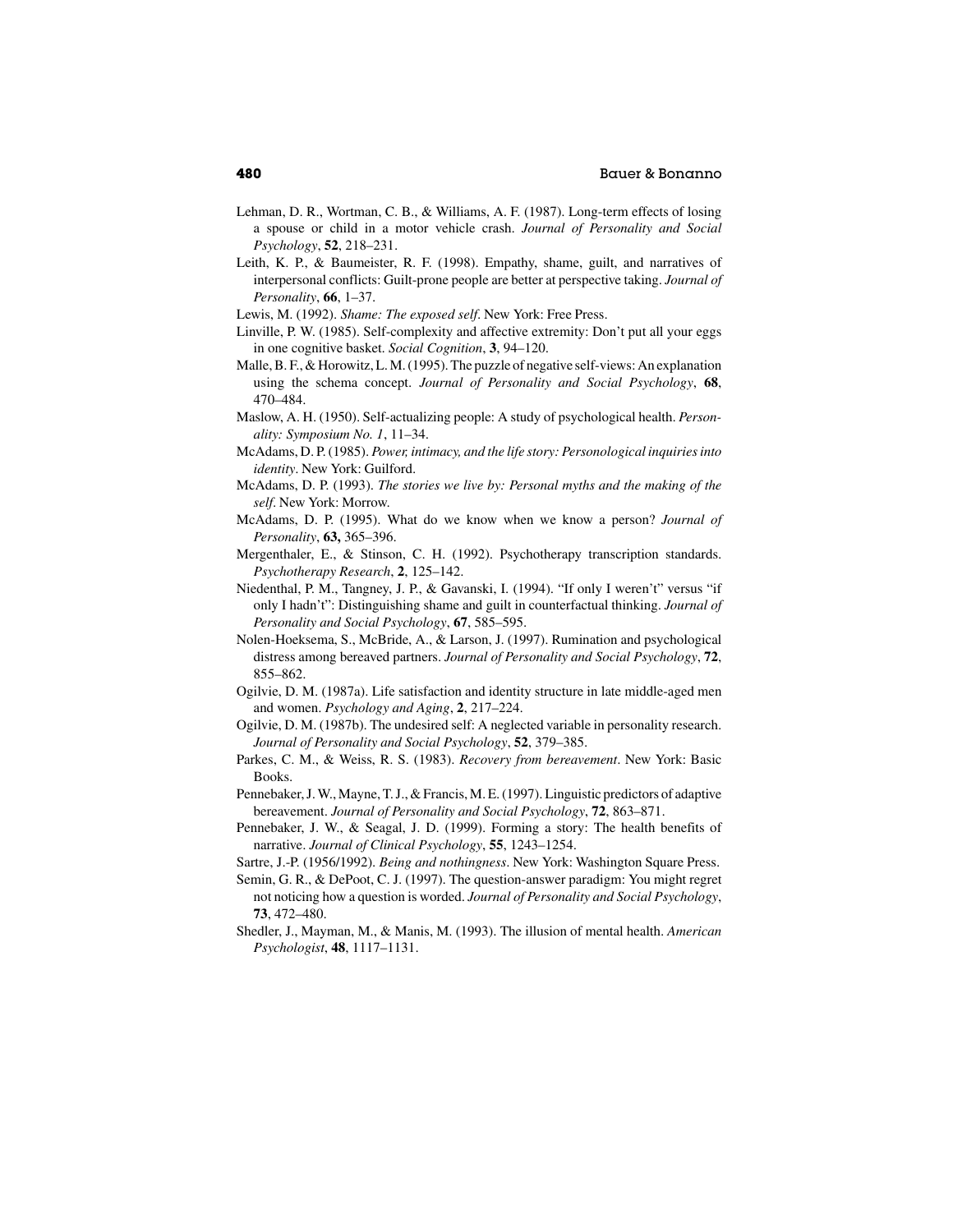- Shuchter, S. R., & Zisook, S. (1993). The course of normal grief. In M. S. Stroebe, W. Stroebe, & R. O. Hansson (Eds.), *Handbook of bereavement: Theory, research, and intervention* (pp. 23–43). Cambridge, England: Cambridge University Press.
- Silver, R. L., Boon, C., & Stones, M. H. (1983). Searching for meaning in misfortune: Making sense of incest. *Journal of Social Issues*, **39**, 81–102.
- Spanier, G. B. (1976). Measuring dyadic adjustment: New scales for assessing the quality of marriage and similar dyads. *Journal of Marriage and the Family*, **38**, 15–28.
- Stein, N., Folkman, S., Trabasso, T., & Richards, T. A. (1997). Appraisal and goal processes as predictors of psychological well-being in bereaved caregivers. *Journal of Personality and Social Psychology*, **72**, 872–884.

Stinson, C. H., Milbrath, C., Reidbord, S. P., & Bucci, W. (1994). Thematic segmentation of psychotherapy transcripts for convergent analysis. *Psychotherapy*, **31**, 36–48.

- Swann, W. B. (1987). Identity negotiation: Where two roads meet. *Journal of Personality and Social Psychology*, **53**, 1038–1051.
- Taylor, S. E., & Armor, D. A. (1996). Positive illusions and coping with adversity. *Journal of Personality*, **64**, 873–898.
- Taylor, S. E., & Brown, J. D. (1988). Illusion and well-being: A social psychological perspective on mental health. *Psychological Bulletin*, **103**, 193–210.
- Taylor, S. E., & Brown, J. D. (1994). Positive illusions and well-being revisited: Separating fact from fiction. *Psychological Bulletin*, **116**, 21–27.
- Vallacher, R. R., & Wegner, D. M. (1987). What do people think they're doing? Action identification and human behavior. *Psychological Review*, **94**, 3–15.
- Weiss, R. S. (1993). Loss and recovery. In M. S. Stroebe, W. Stroebe, & R. O. Hansson (Eds.), *Handbook of bereavement: Theory, research, and intervention* (pp. 271–284). Cambridge, England: Cambridge University Press.
- Zirkel, S., & Cantor, N. (1990). Personal construal of life tasks: Those who struggle for independence. *Journal of Personality and Social Psychology*, **58**, 172–185.

#### **APPENDIX**

Examples of narrative self-evaluations and other statements:

| Positive self-evaluation               | Negative self-evaluation               |
|----------------------------------------|----------------------------------------|
| Doing-based                            | Doing-based                            |
| "We did a good job on that project"    | "We did a bad job on that project"     |
| "I think I helped make her successful" | "I think I made her fail"              |
| "We liked going to the movies a lot"   | "We hated spending time together"      |
| "I made a lot of money, which let us   | "I made a lot of money, but the effort |
| do what we liked"                      | it took ruined our lives"              |
| "We talked about everything we         | "We should have spent more time"       |
| wanted to"                             | with each other"                       |
| Being-based                            | Being-based                            |
| "I'm the best salesman"                | "I'm a bad salesman"                   |
| "We had a great marriage"              | "We had a horrible marriage"           |
|                                        |                                        |